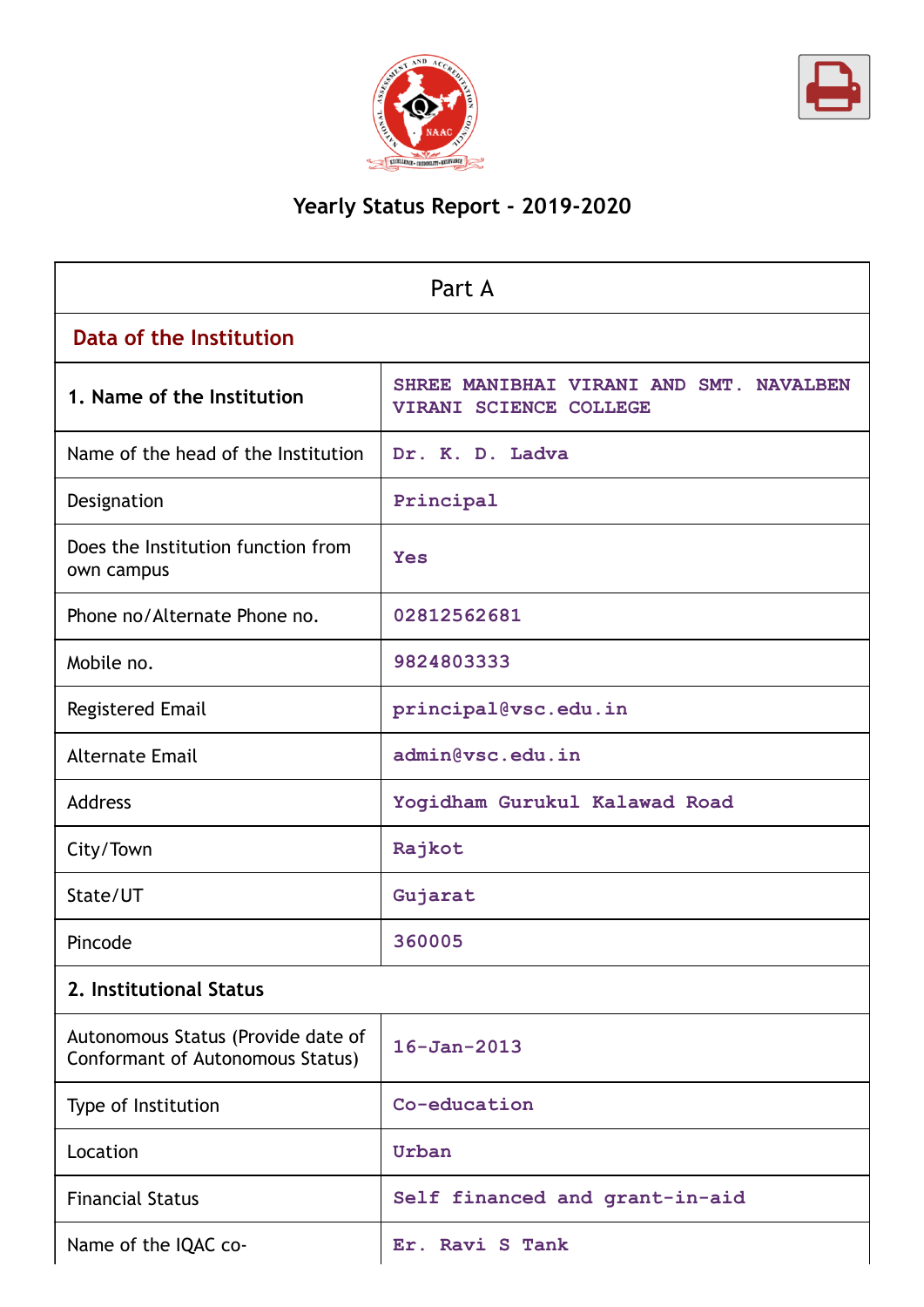| ordinator/Director                                                                                                               |             |                                                                                                |                                                                                           |                                                                           |                                             |                                 |
|----------------------------------------------------------------------------------------------------------------------------------|-------------|------------------------------------------------------------------------------------------------|-------------------------------------------------------------------------------------------|---------------------------------------------------------------------------|---------------------------------------------|---------------------------------|
| Phone no/Alternate Phone no.                                                                                                     |             | 02812562681                                                                                    |                                                                                           |                                                                           |                                             |                                 |
| Mobile no.                                                                                                                       |             |                                                                                                | 9825114015                                                                                |                                                                           |                                             |                                 |
| <b>Registered Email</b>                                                                                                          |             |                                                                                                | rstank@vsc.edu.in                                                                         |                                                                           |                                             |                                 |
| <b>Alternate Email</b>                                                                                                           |             |                                                                                                | ravistank@gmail.com                                                                       |                                                                           |                                             |                                 |
| 3. Website Address                                                                                                               |             |                                                                                                |                                                                                           |                                                                           |                                             |                                 |
| Web-link of the AQAR: (Previous<br>Academic Year)                                                                                |             | http://vsc.edu.in/wp-<br><u>content/uploads/bsk-pdf-manager/AQAR-</u><br><u>2018-19 30.pdf</u> |                                                                                           |                                                                           |                                             |                                 |
| 4. Whether Academic Calendar<br>prepared during the year                                                                         |             |                                                                                                | <b>Yes</b>                                                                                |                                                                           |                                             |                                 |
| if yes, whether it is uploaded in the<br>institutional website: Weblink:                                                         |             |                                                                                                | http://vsc.edu.in/wp-<br>content/uploads/2021/12/MNVSC-A-<br>Academic-Calnder-2018-19.pdf |                                                                           |                                             |                                 |
| <b>5. Accrediation Details</b>                                                                                                   |             |                                                                                                |                                                                                           |                                                                           |                                             |                                 |
| Cycle<br>Grade                                                                                                                   | <b>CGPA</b> |                                                                                                | <b>Year of Accrediation</b>                                                               |                                                                           | Validity                                    |                                 |
| $\overline{2}$<br>A                                                                                                              | 3.28        |                                                                                                | 2014                                                                                      | <b>Period From</b><br>24-Feb-2014                                         |                                             | <b>Period To</b><br>31-Dec-2021 |
| $06 - Aug - 2007$<br>6. Date of Establishment of IQAC                                                                            |             |                                                                                                |                                                                                           |                                                                           |                                             |                                 |
|                                                                                                                                  |             |                                                                                                |                                                                                           |                                                                           |                                             |                                 |
| 7. Internal Quality Assurance System                                                                                             |             |                                                                                                |                                                                                           |                                                                           |                                             |                                 |
|                                                                                                                                  |             |                                                                                                |                                                                                           | Quality initiatives by IQAC during the year for promoting quality culture |                                             |                                 |
| Item / Title of the quality initiative by IQAC                                                                                   |             |                                                                                                |                                                                                           | Date &<br><b>Duration</b>                                                 | Number of<br>participants/<br>beneficiaries |                                 |
| Training for Enterpreneurship : Kalpesh Padariya                                                                                 |             |                                                                                                |                                                                                           | $09 -$<br>$Feb-$<br>2020<br>$\mathbf{1}$                                  | 150                                         |                                 |
| Expert Talk on Global change and demand from<br>industries and societies with regard to higher<br>education (Dr. V. Kovaichelan) |             |                                                                                                | $21 -$                                                                                    |                                                                           |                                             |                                 |
|                                                                                                                                  |             |                                                                                                |                                                                                           |                                                                           | $Jan-$<br>2020<br>1.                        | 102                             |
| Ramchandran)                                                                                                                     |             |                                                                                                | FDP on Facilitative Learning Methods (Dr. Sheela                                          |                                                                           | $20 -$<br>Dec-<br>2019<br>1                 | 108                             |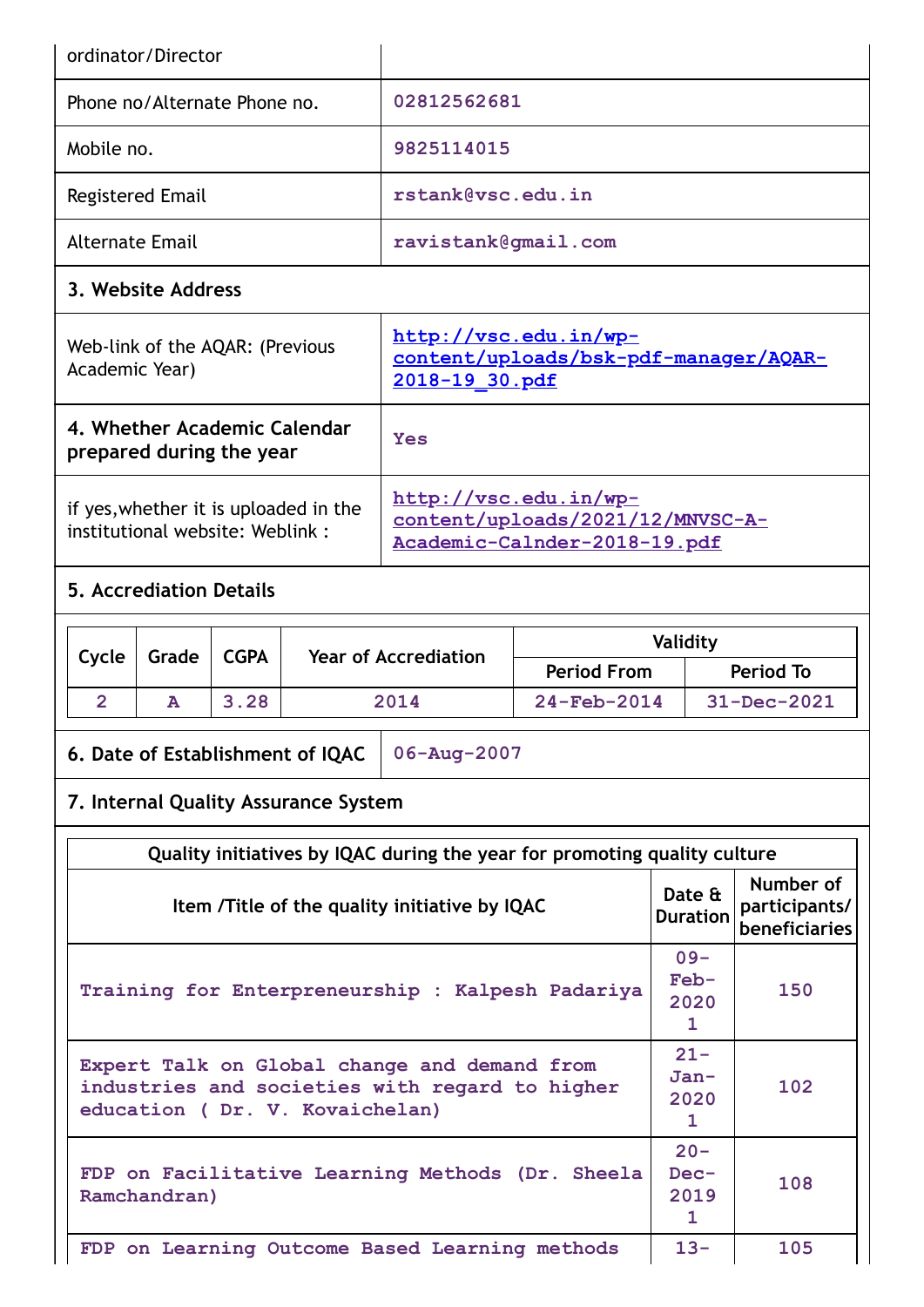| and tools (Dr. Ajay Jain)  | Sep-<br>2019              |    |
|----------------------------|---------------------------|----|
| FDP on Introduction to CMS | $15 -$<br>$Jun -$<br>2019 | 90 |

# **No Files Uploaded !!!**

**8. Provide the list of Special Status conferred by Central/ State Government-UGC/CSIR/DST/DBT/ICMR/TEQIP/World Bank/CPE of UGC etc.**

| Institution/Department/Faculty                | <b>Scheme</b>                     | <b>Funding</b><br>Agency | Year of award<br>with duration | Amount |
|-----------------------------------------------|-----------------------------------|--------------------------|--------------------------------|--------|
| Shri M. & N. Virani<br><b>Science College</b> | DIST FIST                         | <b>MST-DBT</b>           | 2012<br>365                    | 28     |
| Shri M. & N. Virani<br><b>Science College</b> | UGC-CPE                           | <b>MST</b>               | 2014<br>1825                   | 102    |
| Shri M. & N. Virani<br><b>Science College</b> | DBT Star<br><b>College Status</b> | <b>MST-DBT</b>           | 2014<br>730                    | 66     |
| Shri M. & N. Virani<br>Science College        | DBT Star<br><b>College Scheme</b> | <b>MST-DBT</b>           | 2016<br>1095                   | 47     |
| Shri M. & N. Virani<br>Science College        | DBT Star<br><b>College Scheme</b> | <b>MST-DBT</b>           | 2009<br>1825                   | 36     |
| Shri M. & N. Virani<br>Science College        | Potential for<br>Excellence       | <b>UGC</b>               | 2010<br>730                    | 100    |

**[View](https://assessmentonline.naac.gov.in/public/Postacc/Special_Status/18162_Special_Status.docx) File**

| 9. Whether composition of IQAC<br>as per latest NAAC guidelines:                                                      | Yes              |
|-----------------------------------------------------------------------------------------------------------------------|------------------|
| Upload latest notification of<br>formation of IQAC                                                                    | <b>View File</b> |
| 10. Number of IQAC meetings<br>held during the year :                                                                 | 1                |
| The minutes of IQAC meeting and<br>compliances to the decisions have<br>been uploaded on the institutional<br>website | Yes              |
| Upload the minutes of meeting and<br>action taken report                                                              | <b>View File</b> |
| 11. Whether IQAC received<br>funding from any of the funding                                                          | <b>Yes</b>       |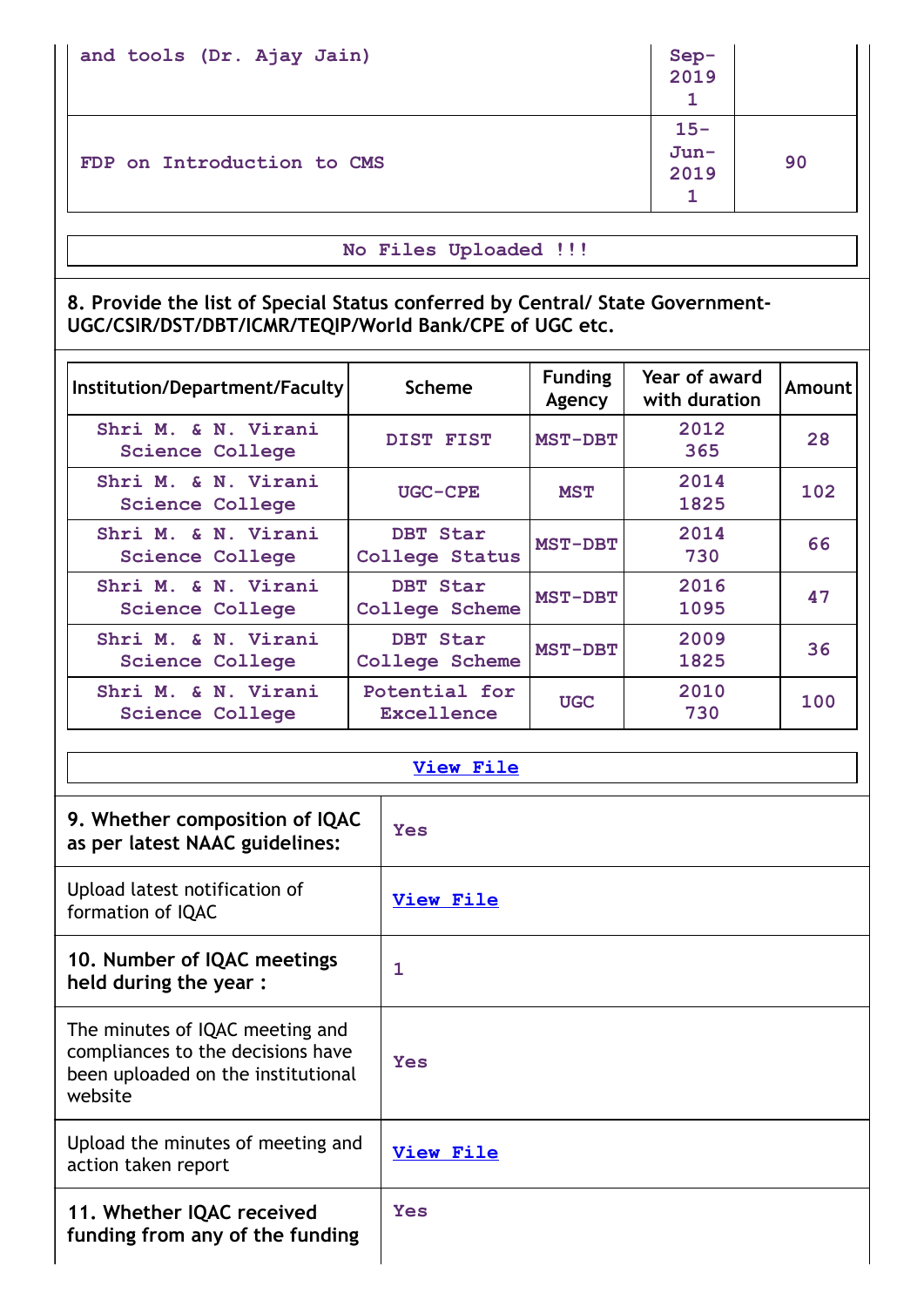| agency to support its activities |  |
|----------------------------------|--|
| during the year?                 |  |

If yes, mention the amount **300000**

Year **2014**

**12. Significant contributions made by IQAC during the current year(maximum five bullets)**

**• Procurement of new Instrument/equipments/Books as per requirement of new curriculum. • Meetings of Statutory and Non Statutory committees as per UGC Guidelines • Continuation of consultancy earnings GPCB Environmental Audit and Soil Health Card program of Gujarat State Government. • Gujarat State Biotechnology Mission Sponsored capacity building program. • AISHE DCF, NIRF DCS, GSIRF data submission**

**View [File](https://assessmentonline.naac.gov.in/public/Postacc/Contribution/18162_Contribution.xlsx)**

**13. Plan of action chalked out by the IQAC in the beginning of the academic year towards Quality Enhancement and outcome achieved by the end of the academic year**

| <b>Plan of Action</b>                                                                                                                                                                                                                                                                                                                                                                                                           | Achivements/Outcomes                                                          |
|---------------------------------------------------------------------------------------------------------------------------------------------------------------------------------------------------------------------------------------------------------------------------------------------------------------------------------------------------------------------------------------------------------------------------------|-------------------------------------------------------------------------------|
| To conduct following activities : A. Capacity<br>Building I. Faculty members II. Support staff B.<br>Student Initiatives I. Academic presentations<br>II. Competitions C. Outreach & Social Activities activities have<br>D. Exhibitions & General activities I.<br>Exhibitions II. Celebrations E. Science<br>Popularization activities F. Research/ Patent<br>Awareness programs G. Organizing<br>Seminar/Workshop/Conference | All the planned<br>been successfully<br>accomplished with<br>desired outcome. |

|--|

| 14. Whether AQAR was placed<br>before statutory body? | <b>Yes</b> |
|-------------------------------------------------------|------------|
|-------------------------------------------------------|------------|

| Name of Statutory Body                                                                                                  |                   | <b>Meeting Date</b> |
|-------------------------------------------------------------------------------------------------------------------------|-------------------|---------------------|
| Management                                                                                                              |                   | $20 - Appr - 2019$  |
| 15. Whether NAAC/or any other<br>accredited body(s) visited IQAC<br>or interacted with it to assess<br>the functioning? | <b>Yes</b>        |                     |
| Date of Visit                                                                                                           | $02 - May - 2019$ |                     |
| 16. Whether institutional data<br>submitted to AISHE:                                                                   | <b>Yes</b>        |                     |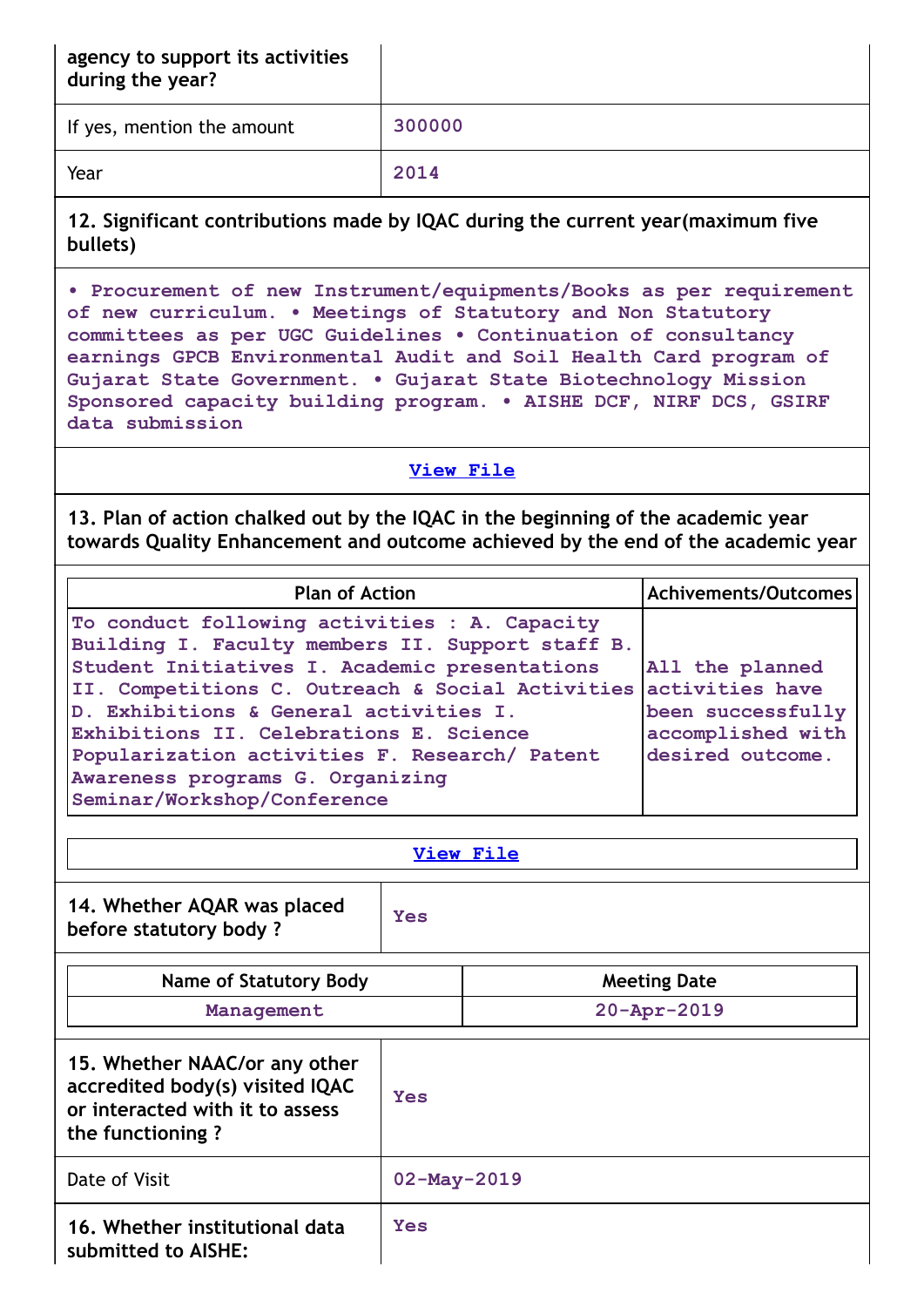| Year of Submission                                                                                     | 2019                                                                                                                                                                                                                                                                                                                                                                                                                                                                                                                                                                                                                                                                                                                                                                                                                                                                                                                                                                                                                                                                                                                                                                                                                                                                                                                                                                                                                                                                                               |
|--------------------------------------------------------------------------------------------------------|----------------------------------------------------------------------------------------------------------------------------------------------------------------------------------------------------------------------------------------------------------------------------------------------------------------------------------------------------------------------------------------------------------------------------------------------------------------------------------------------------------------------------------------------------------------------------------------------------------------------------------------------------------------------------------------------------------------------------------------------------------------------------------------------------------------------------------------------------------------------------------------------------------------------------------------------------------------------------------------------------------------------------------------------------------------------------------------------------------------------------------------------------------------------------------------------------------------------------------------------------------------------------------------------------------------------------------------------------------------------------------------------------------------------------------------------------------------------------------------------------|
| Date of Submission                                                                                     | $31 - Dec - 2019$                                                                                                                                                                                                                                                                                                                                                                                                                                                                                                                                                                                                                                                                                                                                                                                                                                                                                                                                                                                                                                                                                                                                                                                                                                                                                                                                                                                                                                                                                  |
| 17. Does the Institution have<br><b>Management Information System</b><br>?                             | <b>Yes</b>                                                                                                                                                                                                                                                                                                                                                                                                                                                                                                                                                                                                                                                                                                                                                                                                                                                                                                                                                                                                                                                                                                                                                                                                                                                                                                                                                                                                                                                                                         |
| If yes, give a brief descripiton and<br>a list of modules currently<br>operational (maximum 500 words) | A Management Information System or MIS<br>is a central data repository capable of<br>not only gathering, organizing, and<br>storing student data but also<br>processing and analyzing it and<br>generating various reports from it.<br>This is MIS in a broader sense. We are<br>using CMS (Campus Management System )<br>to monitors the performance of<br>education programs offered by the<br>institute and manages the distribution<br>and allocation of educational<br>resources. It manages, plans, and<br>strategize to implement work processes<br>to execute the education system<br>smoothly. Of course, in the field of<br>education, education MIS has specific<br>roles to help an educational<br>institution grow. Student behavior can<br>be largely tracked through the CMS. CMS<br>stores crucial student data such as<br>personal data, exam records, and even<br>hostel and library details.<br>Additionally, it keeps track of the<br>daytoday progress of students. For<br>Instance, the system can suggest the<br>regions that attract the majority of<br>students, the gender ratio, mode of<br>registration (social media/website)<br>which could help the institution<br>further optimize online admission<br>campaigns. These insights can be<br>eventually used to analyze and monitor<br>the improvements. Main Module: (1)<br>Admission (2) Academic (3) Exam (4)<br>Finance Account (5) Hr Payroll (6)<br>Alumni (7) Procurement Inventory (8)<br>Hostel Management. |

Part B

**CRITERION I – CURRICULAR ASPECTS**

**1.1 – Curriculum Design and Development**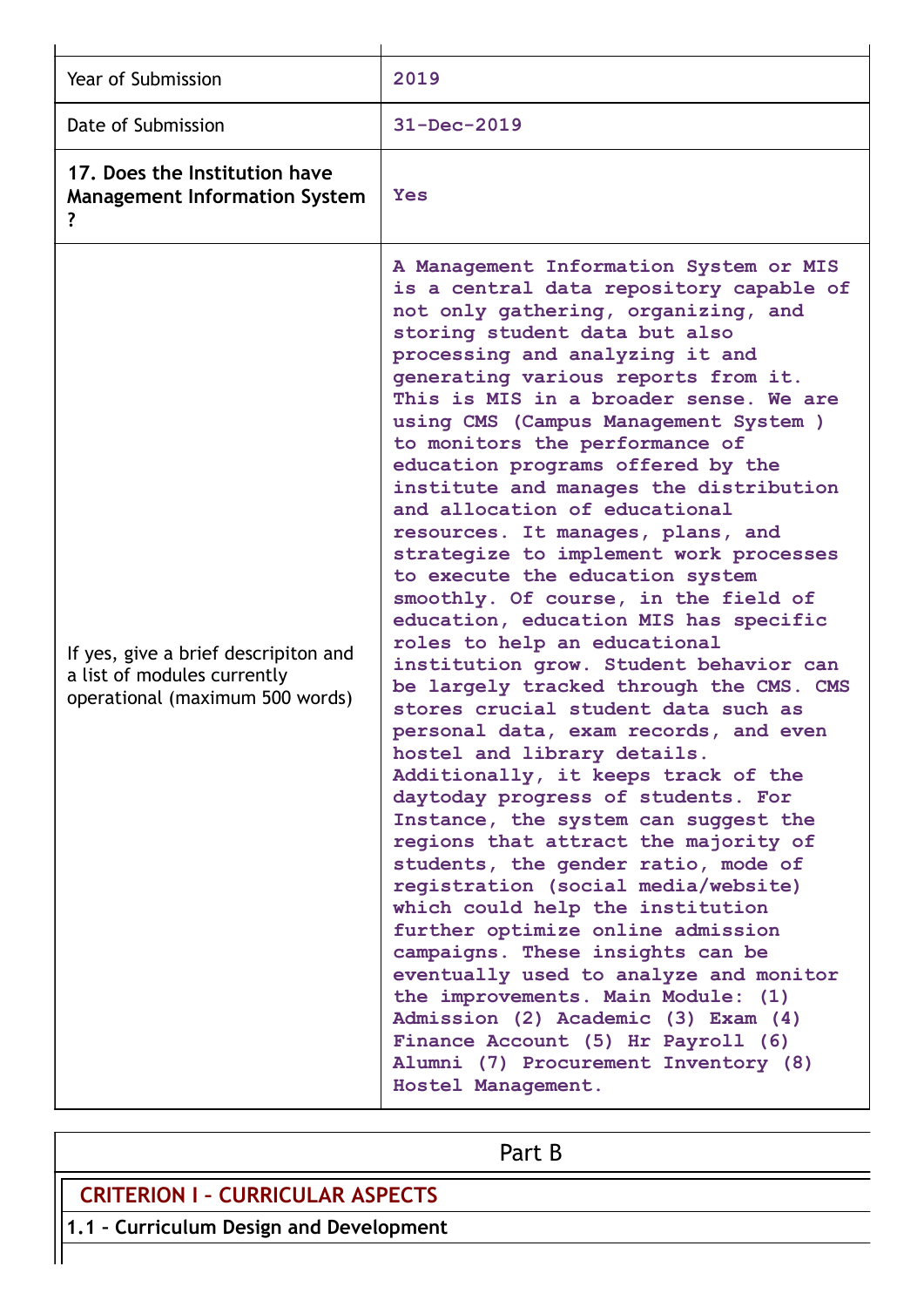# $\vert$ 1.1.1 - Programmes for which syllabus revision was carried out during the Academic year

| <b>Name of Programme</b> | <b>Programme Code</b> | <b>Programme Specialization</b> | <b>Date</b> |
|--------------------------|-----------------------|---------------------------------|-------------|
| <b>BSc</b>               | 19U                   | IC                              | 05/         |
| <b>BSc</b>               | 19U                   | CH                              | 05/         |
| <b>BSc</b>               | 19U                   | <b>MB</b>                       | 05/         |
| <b>BSc</b>               | 19U                   | MТ                              | 05/         |
| <b>BSc</b>               | 19U                   | <b>BC</b>                       | 05/         |
| <b>MSC</b>               | <b>19P</b>            | CH                              | 05/         |
| <b>MSC</b>               | <b>19P</b>            | <b>MB</b>                       | 05/         |
| <b>MSC</b>               | <b>19P</b>            | IC                              | 05/         |

## **View [File](https://assessmentonline.naac.gov.in/public/Postacc/Syllabus_revision/18162_Syllabus_revision_1640972691.xlsx)**

1.1.2 – Programmes/ courses focussed on employability/ entrepreneurship/ skill development du Academic year

| Programme with<br>Code | Programme<br>Specialization | Date of<br><b>Introduction</b> | Course with<br>Code | Int |
|------------------------|-----------------------------|--------------------------------|---------------------|-----|
| <b>BSc</b>             | IC                          | 05/06/2019                     | <b>19UICCC101</b>   | 05  |
| <b>BSc</b>             | <b>IC</b>                   | 05/06/2019                     | <b>19UICCC102</b>   | 05  |
| <b>BSc</b>             | <b>IC</b>                   | 05/06/2019                     | <b>19UICCC202</b>   | 05  |
| <b>BSc</b>             | <b>IC</b>                   | 05/06/2019                     | <b>19UICCC201</b>   | 05  |
| <b>BSc</b>             | <b>IC</b>                   | 05/06/2019                     | <b>19UICCC301</b>   | 05  |
| <b>BSc</b>             | IC                          | 05/06/2019                     | <b>19UICCC302</b>   | 05  |
| <b>BSc</b>             | <b>IC</b>                   | 05/06/2019                     | <b>19UICCC303</b>   | 05  |
| <b>BSc</b>             | <b>IC</b>                   | 05/06/2019                     | <b>19UICCC401</b>   | 05  |
| <b>BSc</b>             | IC                          | 05/06/2019                     | <b>19UICCC402</b>   | 05  |
| <b>BSc</b>             | IC                          | 05/06/2019                     | <b>19UICCC403</b>   | 05  |

## **View [File](https://assessmentonline.naac.gov.in/public/Postacc/programmes_on_employability/18162_programmes_on_employability_1641996880.xls)**

# **1.2 – Academic Flexibility**

1.2.1 – New programmes/courses introduced during the Academic year

| <b>Programme Specialization</b> | Dates of Intro |
|---------------------------------|----------------|
| IC                              | 05/06/2        |
| MT                              | 05/06/2        |
| MB                              | 05/06/2        |
| CH                              | 05/06/2        |
| IC                              | 05/06/2        |
| <b>BC</b>                       | 05/06/2        |
| MT                              | 05/06/2        |
| MB                              | 05/06/2        |
| CH                              | 05/06/2        |
|                                 |                |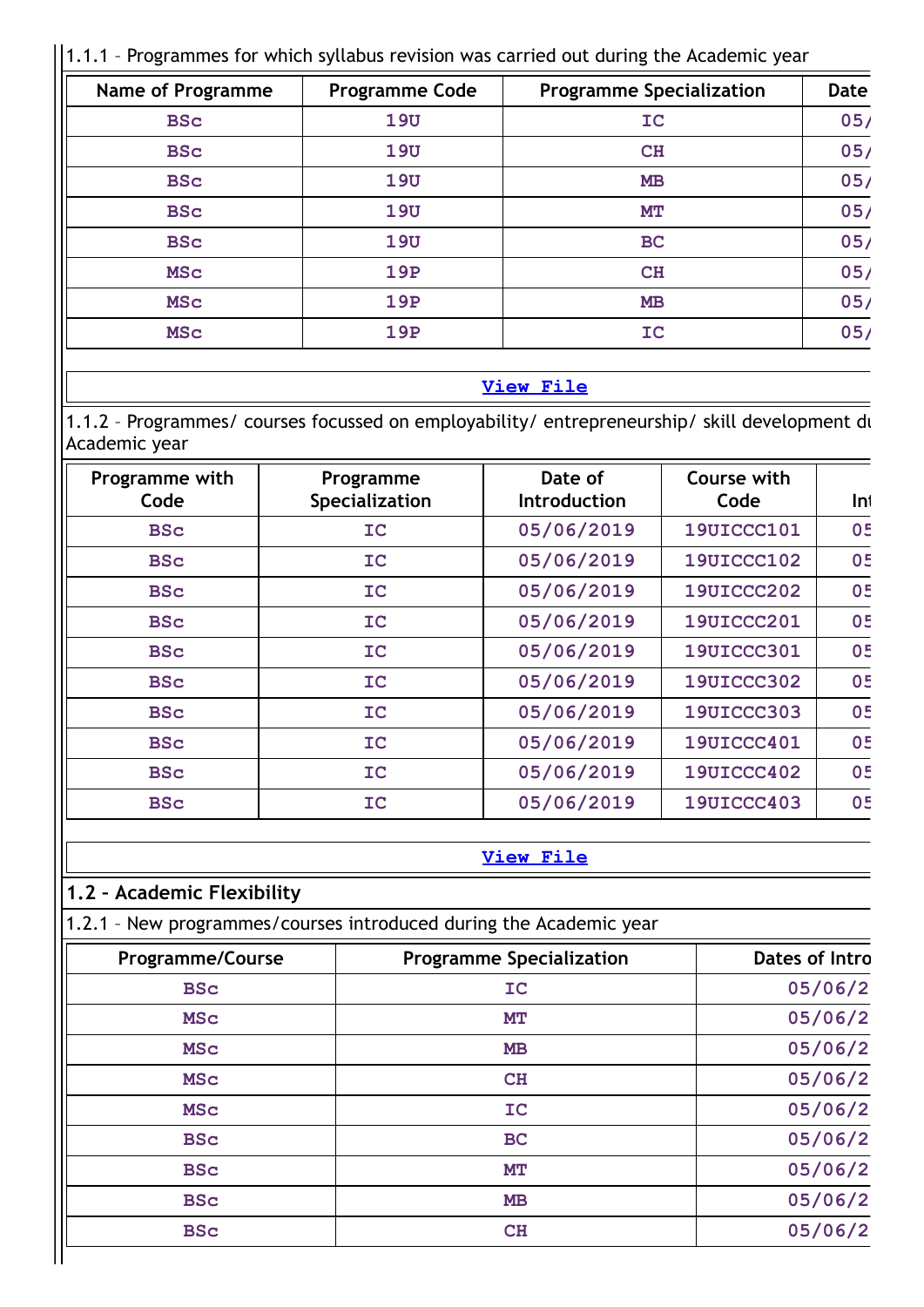**View [File](https://assessmentonline.naac.gov.in/public/Postacc/Program_introduced/18162_Program_introduced_1641997172.xlsx)**

| Name of programmes adopting<br><b>CBCS</b> | Programme<br>Specialization | Date of implementation of CBCS/Ele<br>System |
|--------------------------------------------|-----------------------------|----------------------------------------------|
| <b>BSc</b>                                 | CH                          | 05/06/2019                                   |
| <b>BSc</b>                                 | <b>MT</b>                   | 05/06/2019                                   |
| <b>BSc</b>                                 | <b>BC</b>                   | 05/06/2019                                   |
| <b>BSc</b>                                 | BT                          | 05/06/2019                                   |
| <b>BSc</b>                                 | IC                          | 05/06/2019                                   |
| <b>MSC</b>                                 | MT                          | 05/06/2019                                   |

## **1.3 – Curriculum Enrichment**

1.3.1 – Value-added courses imparting transferable and life skills offered during the year

| <b>Value Added Courses</b>                       | Date of<br><b>Introduction</b> | Number of<br><b>Enrc</b> |
|--------------------------------------------------|--------------------------------|--------------------------|
| Formulation of Detergents Toiletries             | 05/06/2019                     | 4                        |
| Financial Literacy Taxation                      | 05/06/2019                     |                          |
| Vedic mathematics                                | 05/06/2019                     | २                        |
| Food Adulteration                                | 05/06/2019                     | $\mathcal{P}$            |
| Regional medicinal plants and herbal<br>remedies | 05/06/2019                     |                          |

#### **View [File](https://assessmentonline.naac.gov.in/public/Postacc/Value_added_courses/18162_Value_added_courses_1641997684.xls)**

# 1.3.2 – Field Projects / Internships under taken during the year

| Project/Programme<br><b>Title</b> | Programme<br>Specialization | No. of students enrolled for Field P<br><b>Internships</b> |
|-----------------------------------|-----------------------------|------------------------------------------------------------|
| <b>BSc</b>                        | <b>All</b>                  | 548                                                        |
| Integrated (UG)                   | A11                         | 134                                                        |

**No file uploaded.**

## **1.4 – Feedback System**

1.4.1 – Whether structured feedback received from all the stakeholders.

| Students  | Y  |
|-----------|----|
| Teachers  | Yc |
| Employers | Yc |
| Alumni    | Yc |
| Parents   | Yc |

1.4.2 – How the feedback obtained is being analyzed and utilized for overall development of the (maximum 500 words)

**Feedback Obtained**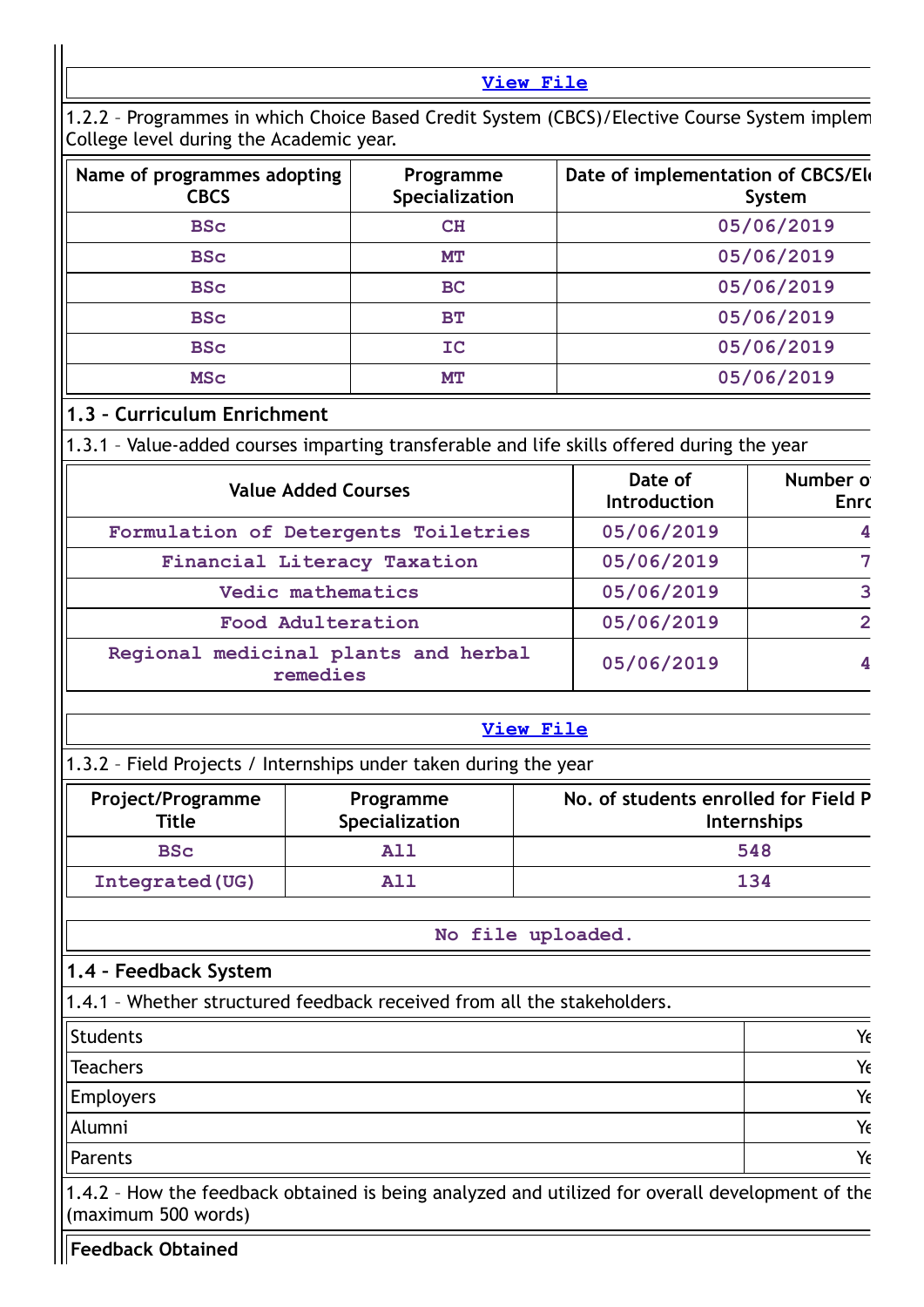**The institution collects the feedback on curriculum aspects and cour different stakeholders such as the students, alumni, Faculty and Emp Institution established Academic Council in order to ensure and anal academic excellence at student and faculty levels. Periodical analys made by Academic Council from the following: student performance, fa performance in every semester, utilization of infrastructure and req for quality enrichment. The college maintains an IQAC as a quality consistence and quality enhancement measure. In supervision of IQAC, departments and committees like Career Guidance, Anti-Ragging and Se Harassment Committee, etc reinforce the curriculum by incorporating information and diurnal social issues. The college conducts annual A Meet, in which suggestions and feedback is received from Alumni stud Feedback from industrial management, R D establishments and professi obtained through college website's feedback blog. The provided feedb is presented to the Academic Council Meeting for necessary implement curriculum.**

# **CRITERION II – TEACHING- LEARNING AND EVALUATION**

# **2.1 – Student Enrolment and Profile**

## 2.1.1 – Demand Ratio during the year

| Name of the<br>Programme | Programme<br>Specialization | Number of seats<br>available | <b>Number of Application</b><br>received |
|--------------------------|-----------------------------|------------------------------|------------------------------------------|
| <b>MSC</b>               | Mathematics                 | 30                           | 28                                       |
| <b>MSC</b>               | Chemistry                   | 40                           | 111                                      |
| <b>MSC</b>               | Industrial<br>Chemistry     | 40                           | 41                                       |
| <b>MSC</b>               | Microbiology                | 40                           | 68                                       |
| <b>BSc</b>               | Industrial<br>Chemistry     | 60                           | 140                                      |
| <b>BSc</b>               | Microbiology                | 60                           | 453                                      |
| <b>BSc</b>               | Mathematics                 | 60                           | 179                                      |
| <b>BSc</b>               | Chemistry                   | 60                           | 458                                      |
| <b>BSc</b>               | Biochemistry                | 60                           | 135                                      |

**No file uploaded.**

# **2.2 – Catering to Student Diversity**

|  | 2.2.1 - Student - Full time teacher ratio (current year data) |  |  |  |  |  |  |  |
|--|---------------------------------------------------------------|--|--|--|--|--|--|--|
|--|---------------------------------------------------------------|--|--|--|--|--|--|--|

| Year                                                                                                                                           | Number of<br>students<br>institution<br>(UG) | Number of<br>students<br>enrolled in the enrolled in the<br>institution<br>(PG) | Number of fulltime<br>teachers available in<br>the institution teaching<br>only UG courses | Number of fulltime<br>teachers available in<br>the institution teaching<br>only PG courses | -to |  |  |
|------------------------------------------------------------------------------------------------------------------------------------------------|----------------------------------------------|---------------------------------------------------------------------------------|--------------------------------------------------------------------------------------------|--------------------------------------------------------------------------------------------|-----|--|--|
| 2019                                                                                                                                           | 286                                          | 125                                                                             | 75                                                                                         | 39                                                                                         |     |  |  |
| 2.3 - Teaching - Learning Process                                                                                                              |                                              |                                                                                 |                                                                                            |                                                                                            |     |  |  |
| 2.3.1 - Percentage of teachers using ICT for effective teaching with Learning Management Syster<br>learning resources etc. (current year data) |                                              |                                                                                 |                                                                                            |                                                                                            |     |  |  |
|                                                                                                                                                |                                              |                                                                                 |                                                                                            |                                                                                            |     |  |  |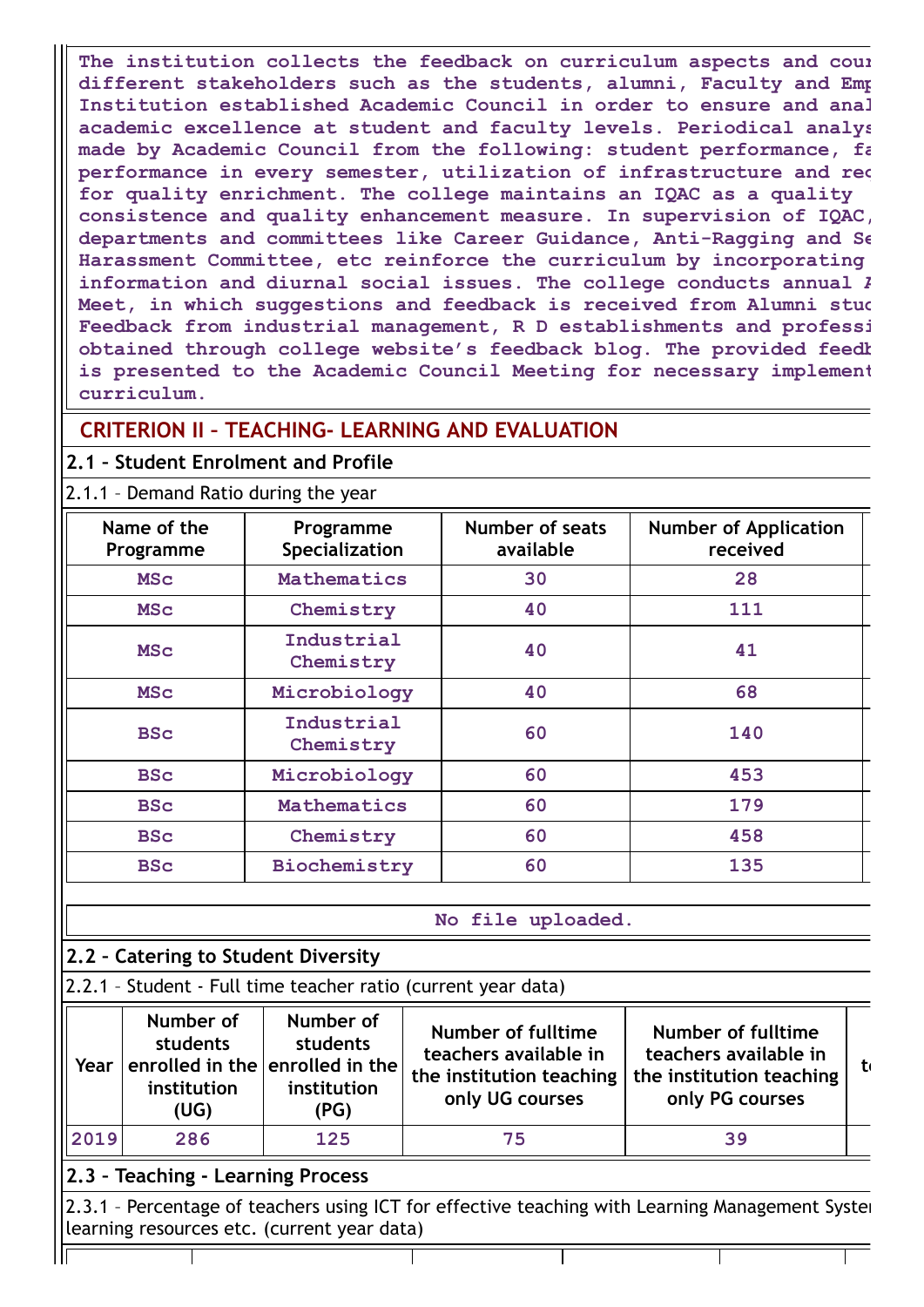| Number of<br><b>Teachers on</b><br>Roll | Number of teachers<br>using ICT (LMS, e-<br>Resources) | <b>ICT Tools and</b><br>resources<br>available | Number of ICT<br>enabled<br><b>Classrooms</b> | Numberof E-1<br>smart<br>classrooms | lter |
|-----------------------------------------|--------------------------------------------------------|------------------------------------------------|-----------------------------------------------|-------------------------------------|------|
| 114                                     | 114                                                    | 712                                            | 50                                            |                                     |      |

## **View File of ICT Tools and [resources](https://assessmentonline.naac.gov.in/public/Postacc/ict_tools/18162_ict_tools_1642054507.xlsx)**

## **View File of [E-resources](https://assessmentonline.naac.gov.in/public/Postacc/e_resource/18162_e_resource_1642054508.xlsx) and techniques used**

# 2.3.2 – Students mentoring system available in the institution? Give details. (maximum 500 word

Student Mentoring is done at various levels: Preadmission counselling: The admission committe departmental faculties chalks out a plan for counselling every year. The prospectus, flyers, bar covering information related to program, structure of program, courses, special features, fees freeships, resources, future career, various schemes of the college/government etc. are prepar on the campus. Academic counselling: Academic counselling starts with the induction program entrants and lasts till exit of the student. The equal weightage is dedicated to communication and domain specific core specialisation during induction program. And throughout the year thr

scheme counselling is done. The parent meeting is also conducted. Personal counselling: Nee general counselling is catered through mentor scheme. The personality development trainings a are also conducted. Students are free to attend weekly spiritual assembly where expert talks a The authorities are freely accessible for students including the president of the trust, who is

grievance redressal cell/anti ragging committee/women empowerment cell are also actively su students. The Yog Meditation, Health check up camps are also conducted. Career counselling: and placement cell Career Guidance Cell jointly conducts various student development progra preparation of CV, mock interview, soft skill, aptitude etc. The academic departments includi Sports department organises special coaching / crash workshop for various competitive exams test for UG PG students. The libraries on campus have subject wise collection of books e-reso

same.

| Number of students enrolled in the institution   Number of fulltime teachers   Mentor : |       |  |
|-----------------------------------------------------------------------------------------|-------|--|
| 1530                                                                                    | 1 1 4 |  |

# **2.4 – Teacher Profile and Quality**

2.4.1 – Number of full time teachers appointed during the year

| No. of sanctioned | No. of filled    | <b>Vacant</b> | Positions filled during the | No. o |
|-------------------|------------------|---------------|-----------------------------|-------|
| <b>positions</b>  | <b>positions</b> | positions     | current year                |       |
| l 1 4             | 114              | 25            |                             |       |

2.4.2 – Honours and recognition received by teachers (received awards, recognition, fellowships National, International level from Government, recognised bodies during the year )

| Year      | Name of full time teachers receiving awards     | Designation | Name of the award, |
|-----------|-------------------------------------------------|-------------|--------------------|
| <b>of</b> | from state level, national level, international |             | received from Gove |
| Award     | level                                           |             | recognized b       |
| Nill      | NA                                              | Nill        | <b>NA</b>          |

#### **No file uploaded.**

## **2.5 – Evaluation Process and Reforms**

2.5.1 - Number of days from the date of semester-end/ year- end examination till the declaration during the year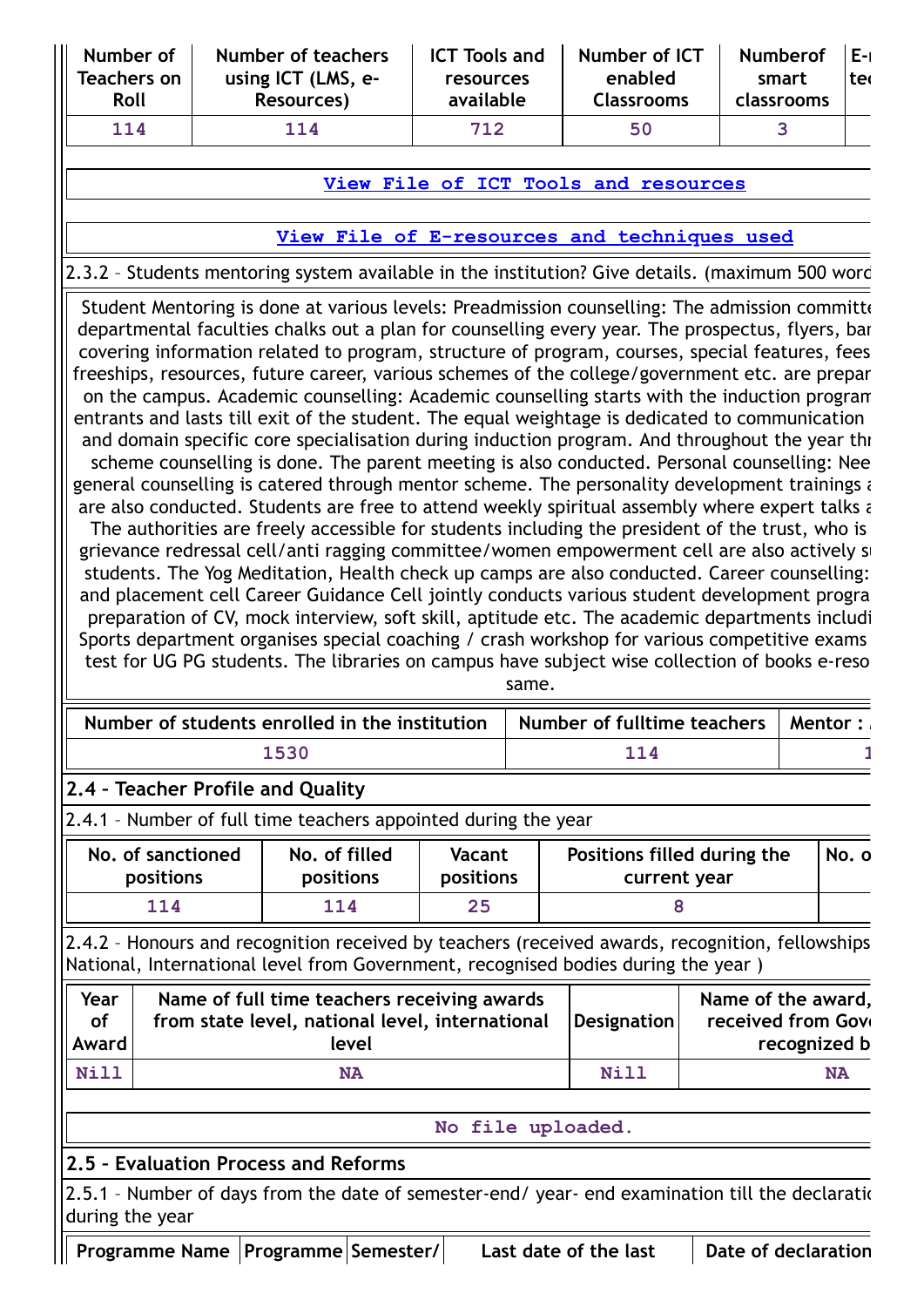|                 | Code         | year | semester-end/year-end<br>examination | semester-end/ \<br>examinat |
|-----------------|--------------|------|--------------------------------------|-----------------------------|
| <b>BSc</b>      | 16UCH        | VI   | 31/07/2021                           | 09/08/2                     |
| <b>BSc</b>      | <b>16UIT</b> | VI   | 30/07/2021                           | 09/08/2                     |
| <b>BSc</b>      | 16UBT        | VI   | 30/07/2020                           | 09/08/2                     |
| <b>BSc</b>      | 16UBT        | VI   | 31/07/2020                           | 09/08/2                     |
| <b>BSc</b>      | 16UIC        | VI   | 31/07/2020                           | 09/08/2                     |
| <b>BSc</b>      | 16UMT        | VI   | 31/07/2020                           | 09/08/2                     |
| <b>BSc</b>      | 16UBC        | VI   | 30/07/2020                           | 09/08/2                     |
| <b>BSc</b>      | 16UPH        | VI   | 31/07/2020                           | 09/08/2                     |
| Integrated (UG) | 16UICH       | VI   | 31/07/2020                           | 09/08/2                     |
| Integrated (UG) | 16UIMB       | VI   | 30/07/2020                           | 09/08/2                     |

# **View [File](https://assessmentonline.naac.gov.in/public/Postacc/Evaluation/18162_Evaluation_1642061377.xls)**

2.5.2 – Average percentage of Student complaints/grievances about evaluation against total num in the examinations during the year

| Number of complaints or grievances about | Total number of students appeared in the |
|------------------------------------------|------------------------------------------|
| evaluation                               | examination                              |
| Nill                                     | 883                                      |

## **2.6 – Student Performance and Learning Outcomes**

 $2.6.1$  - Program outcomes, program specific outcomes and course outcomes for all programs off $\epsilon$ institution are stated and displayed in website of the institution (to provide the weblink)

**<http://vsc.edu.in/wp-content/uploads/2021/12/M-1-1-1.pdf>**

2.6.2 – Pass percentage of students

| Programme<br>Code | <b>Programme Name</b>  | Programme<br>Specialization | Number of students<br>appeared in the final<br>year examination | Number of studen<br>passed in final yea<br>examination |
|-------------------|------------------------|-----------------------------|-----------------------------------------------------------------|--------------------------------------------------------|
| 16UCH             | <b>BSc</b>             | Chemistry                   | 52                                                              | 52                                                     |
| <b>16UIT</b>      | <b>BSc</b>             | Information<br>Technology   | 111                                                             | 100                                                    |
| 16UMB             | <b>BSc</b>             | Microbiology                | 48                                                              | 48                                                     |
| 16UBT             | <b>BSc</b>             | Biotechnology               | 85                                                              | 81                                                     |
| 16UIC             | <b>BSc</b>             | Industrial<br>Chemistry     | 103                                                             | 97                                                     |
| 16UMT             | <b>BSc</b>             | Mathematics                 | 54                                                              | 54                                                     |
| 16UBC             | <b>BSc</b>             | Biochemistry                | 57                                                              | 56                                                     |
| 16UPH             | <b>BSc</b>             | Physics                     | 21                                                              | 20                                                     |
| 16UICH            | <b>Integrated (UG)</b> | Chemistry                   | 50                                                              | 49                                                     |
| 16UIMB            | <b>Integrated (UG)</b> | Microbiology                | 47                                                              | 46                                                     |

**View [File](https://assessmentonline.naac.gov.in/public/Postacc/Pass_percentage/18162_Pass_percentage_1642061673.xls)**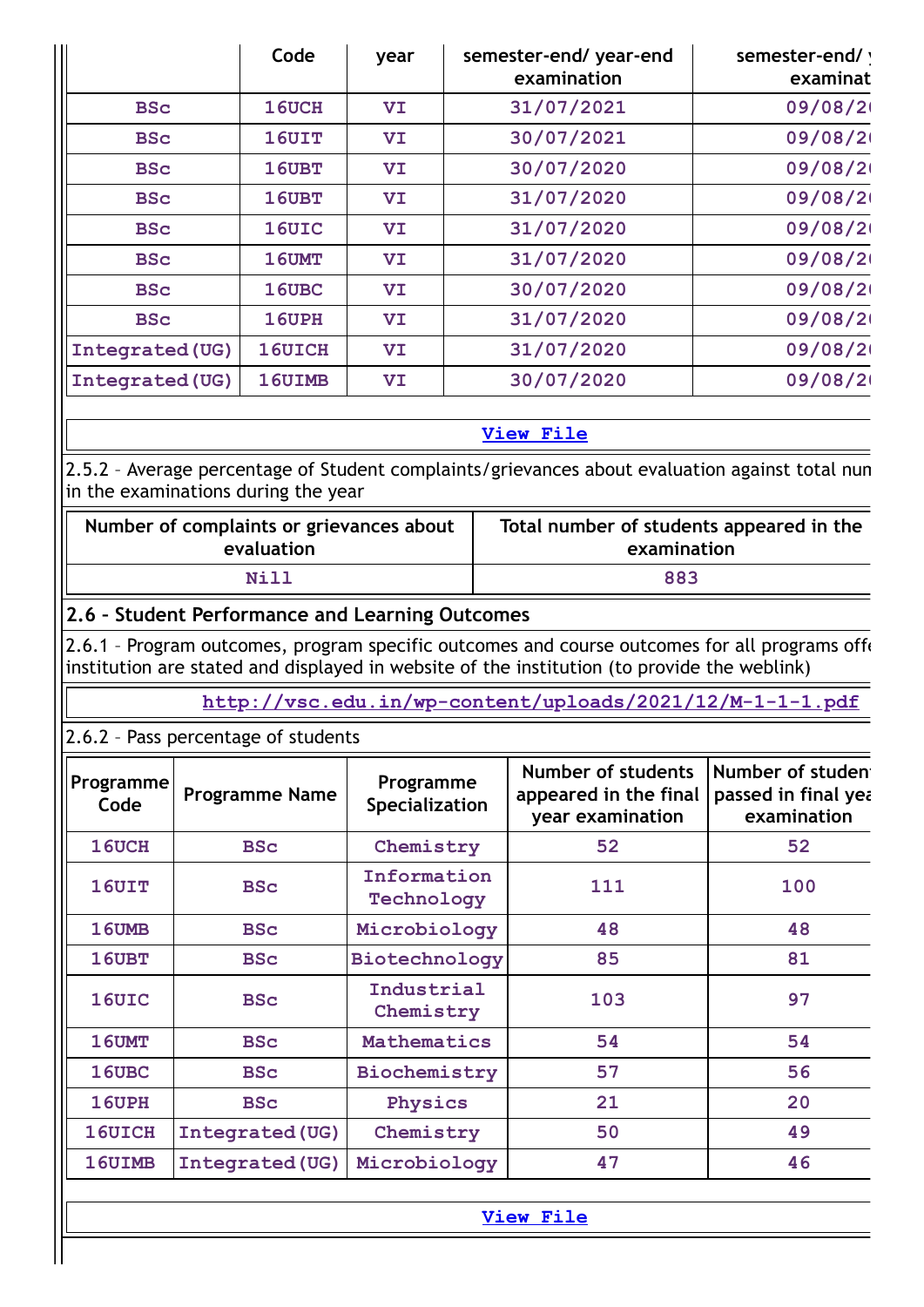# **2.7 – Student Satisfaction Survey**

2.7.1 – Student Satisfaction Survey (SSS) on overall institutional performance (Institution may de questionnaire) (results and details be provided as weblink)

**<http://vsc.edu.in/feedback/>**

# **CRITERION III – RESEARCH, INNOVATIONS AND EXTENSION**

# **3.1 – Promotion of Research and Facilities**

3.1.1 – The institution provides seed money to its teachers for research

**No**

**No file uploaded.**

3.1.2 – Teachers awarded National/International fellowship for advanced studies/ research durin

**Type** | Name of the teacher awarded the fellowship | Name of the award | Date of award | Awa **Nill NA NA Nill**

**No file uploaded.**

# **3.2 – Resource Mobilization for Research**

3.2.1 – Research funds sanctioned and received from various agencies, industry and other organi

| Nature of the  | <b>Duration</b> | Name of the funding | Total grant | <b>Amount receive</b> |
|----------------|-----------------|---------------------|-------------|-----------------------|
| Project        |                 | agency              | sanctioned  | vea                   |
| Major Projects | 1095            | $\mathbf{DBT}$      | 37.64       | 37                    |

#### **No file uploaded.**

**1**

3.2.2 - Number of ongoing research projects per teacher funded by government and non-governi during the years

## **3.3 – Innovation Ecosystem**

3.3.1 – Workshops/Seminars Conducted on Intellectual Property Rights (IPR) and Industry-Academ practices during the year

| Title of workshop/seminar                                                   | Name of the Dept.          |
|-----------------------------------------------------------------------------|----------------------------|
| Mathematics Quiz Competition                                                | Mathematics                |
| Celebration of National Mathematics Day-2019                                | Mathematics                |
| Cyber Crime Seminar                                                         | Computer Science<br>and IT |
| Train the trainers, Smart Girls Training Program<br>by BJS                  | Computer Science<br>and IT |
| FDP on Learning Outcome Based Learning methods and<br>tools (Dr. Ajay Jain) | Microbiology               |
| FDP on Facilitative Learning Methods (Dr. Sheela<br>Ramchandran)            | Microbiology               |
| Seminar on Introduction to SCILAB                                           | Mathematics                |
| FDP on Introduction to CMS (Kiran Madam - AITS)                             | Microbiology               |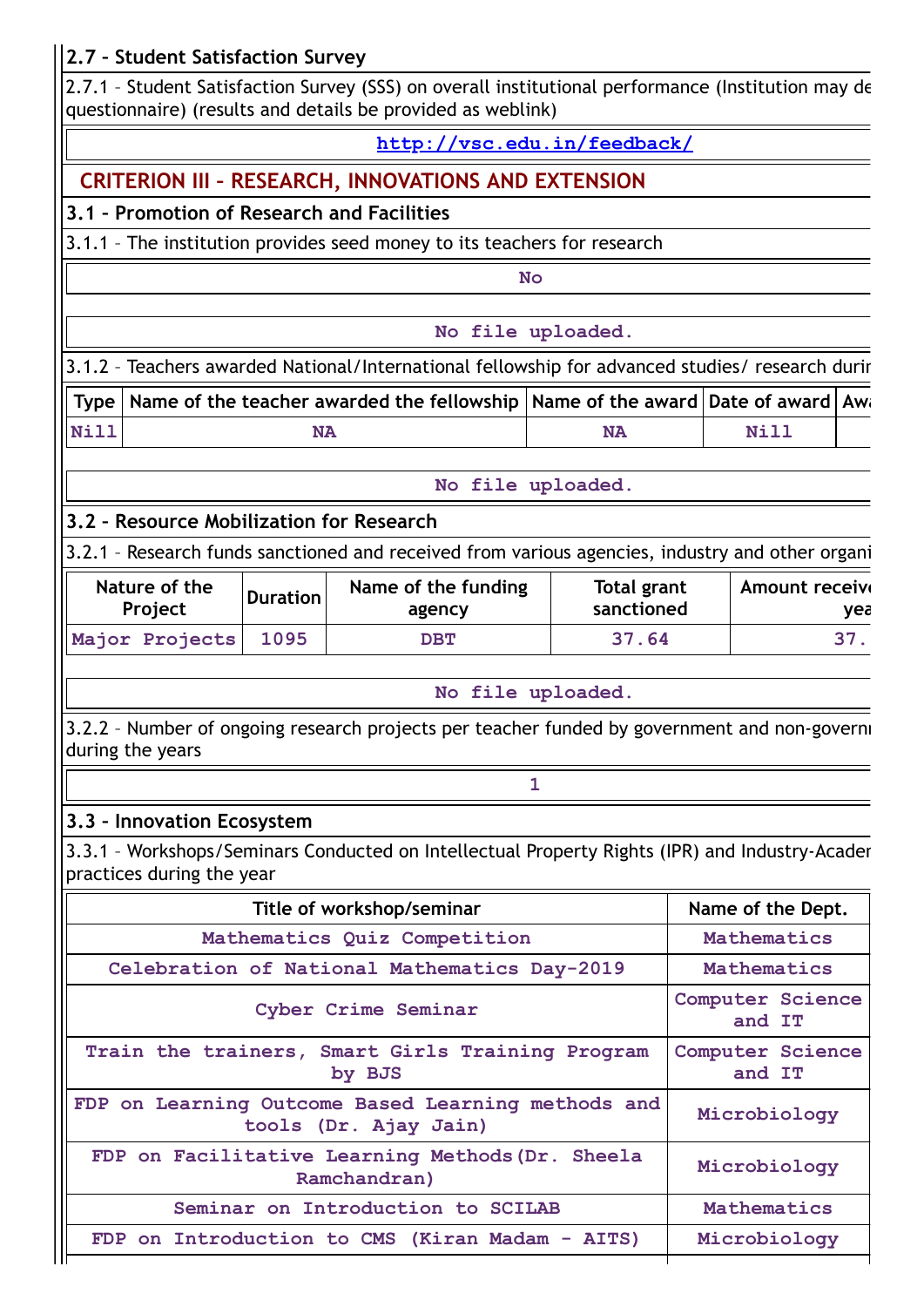|                                                                                                                                                       |             | Review Article Writing in Mathematics |                        |                |                                          | Mathematics |                              |
|-------------------------------------------------------------------------------------------------------------------------------------------------------|-------------|---------------------------------------|------------------------|----------------|------------------------------------------|-------------|------------------------------|
|                                                                                                                                                       |             |                                       | No file uploaded.      |                |                                          |             |                              |
| 3.3.2 - Awards for Innovation won by Institution/Teachers/Research scholars/Students during the                                                       |             |                                       |                        |                |                                          |             |                              |
| Title of the innovation                                                                                                                               |             |                                       | <b>Name of Awardee</b> |                | <b>Awarding Agency</b>                   |             | Date of award                |
| $\mathbf 0$                                                                                                                                           |             |                                       | $\mathbf 0$            |                | $\bf{0}$                                 |             | <b>Nill</b>                  |
|                                                                                                                                                       |             |                                       |                        |                |                                          |             |                              |
|                                                                                                                                                       |             |                                       | No file uploaded.      |                |                                          |             |                              |
| 3.3.3 - No. of Incubation centre created, start-ups incubated on campus during the year                                                               |             |                                       |                        |                |                                          |             |                              |
| Incubation Center Name Sponsered By Name of the Start-up Nature of Start-up Date of Co<br>$\mathbf 0$                                                 | $\mathbf 0$ | $\mathbf{0}$                          | $\mathbf 0$            |                | $\mathbf 0$                              |             | N                            |
|                                                                                                                                                       |             |                                       |                        |                |                                          |             |                              |
|                                                                                                                                                       |             |                                       | No file uploaded.      |                |                                          |             |                              |
| 3.4 - Research Publications and Awards                                                                                                                |             |                                       |                        |                |                                          |             |                              |
| 3.4.1 - Ph. Ds awarded during the year                                                                                                                |             |                                       |                        |                |                                          |             |                              |
|                                                                                                                                                       |             | Name of the Department                |                        |                |                                          |             | <b>Number of PhD's Awarc</b> |
|                                                                                                                                                       |             | Chemistry                             |                        |                |                                          |             | 3                            |
|                                                                                                                                                       |             | IC                                    |                        |                |                                          |             | 1                            |
|                                                                                                                                                       |             | Microbiology                          |                        |                |                                          |             | $\overline{2}$               |
|                                                                                                                                                       |             | Biotechnology                         |                        |                |                                          |             | $\mathbf{1}$                 |
|                                                                                                                                                       |             | Computer Science and IT               |                        |                |                                          |             | 3                            |
|                                                                                                                                                       |             | English                               |                        |                |                                          |             | 1                            |
| 3.4.2 - Research Publications in the Journals notified on UGC website during the year                                                                 |             |                                       |                        |                |                                          |             |                              |
| <b>Type</b>                                                                                                                                           |             | <b>Department</b>                     |                        |                | Number of Publication   Average Impact I |             |                              |
| International                                                                                                                                         |             | Industrial Chemistry                  |                        | $\overline{2}$ |                                          |             | 3                            |
| International                                                                                                                                         |             | Microbiology                          |                        | 1              |                                          |             | 3                            |
| International                                                                                                                                         |             | Biochemistry                          |                        | $\mathbf{1}$   |                                          |             | 3                            |
| International                                                                                                                                         |             | Mathematics                           |                        | 3              |                                          |             | $\overline{\mathbf{3}}$      |
| International                                                                                                                                         |             | Computer Science and IT               |                        | $\overline{2}$ |                                          |             | $\overline{\mathbf{3}}$      |
| International                                                                                                                                         |             | Chemistry                             |                        | 8              |                                          |             | 5                            |
|                                                                                                                                                       |             |                                       | No file uploaded.      |                |                                          |             |                              |
| 3.4.3 - Books and Chapters in edited Volumes / Books published, and papers in National/Internat<br>Conference Proceedings per Teacher during the year |             |                                       |                        |                |                                          |             |                              |
|                                                                                                                                                       |             | <b>Department</b>                     |                        |                |                                          |             | <b>Number of Publicat</b>    |
|                                                                                                                                                       |             | Industrial Chemistry                  |                        |                |                                          |             | 4                            |
|                                                                                                                                                       |             | Mathematics                           |                        |                |                                          |             | 6                            |
|                                                                                                                                                       |             | Computer Science and IT               |                        |                |                                          |             | 5                            |
|                                                                                                                                                       |             | Microbiology                          |                        |                |                                          |             | $\mathbf{1}$                 |
|                                                                                                                                                       |             | Biochemistry                          |                        |                |                                          |             | $\mathbf{1}$                 |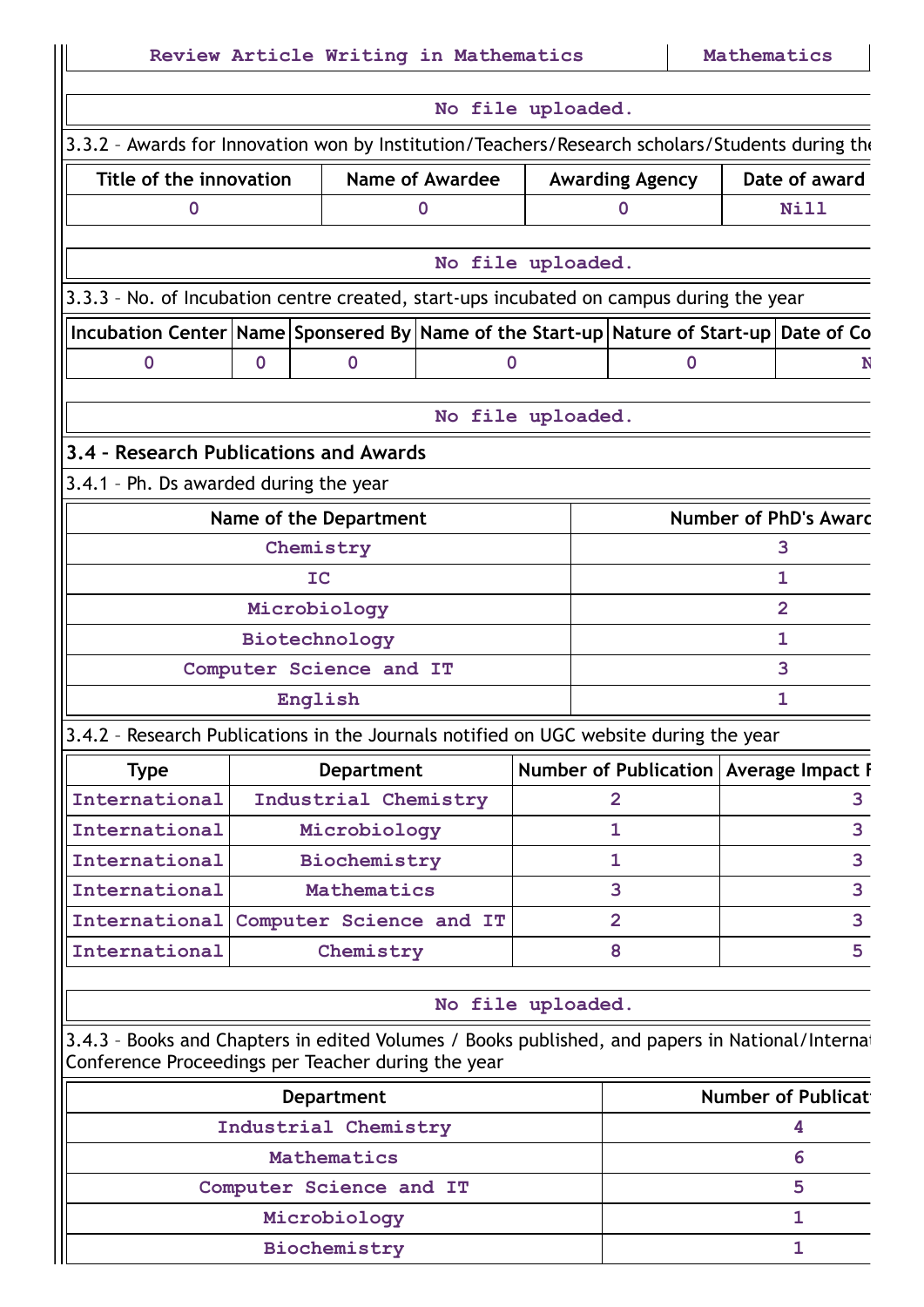|                                                                                                                                                              | Chemistry |                                                                                                                    |  |                                 |              |                                        |                                 | 11                                                          |                                                |
|--------------------------------------------------------------------------------------------------------------------------------------------------------------|-----------|--------------------------------------------------------------------------------------------------------------------|--|---------------------------------|--------------|----------------------------------------|---------------------------------|-------------------------------------------------------------|------------------------------------------------|
|                                                                                                                                                              |           | No file uploaded.                                                                                                  |  |                                 |              |                                        |                                 |                                                             |                                                |
| 3.4.4 - Patents published/awarded during the year                                                                                                            |           |                                                                                                                    |  |                                 |              |                                        |                                 |                                                             |                                                |
| <b>Patent Details</b>                                                                                                                                        |           | <b>Patent status</b>                                                                                               |  |                                 |              | <b>Patent Number</b>                   |                                 |                                                             | Date o                                         |
| $\bf{0}$                                                                                                                                                     |           | <b>Nill</b>                                                                                                        |  |                                 |              | 0                                      |                                 |                                                             | N:                                             |
|                                                                                                                                                              |           | No file uploaded.                                                                                                  |  |                                 |              |                                        |                                 |                                                             |                                                |
| 3.4.5 - Bibliometrics of the publications during the last academic year based on average citation<br>Scopus/ Web of Science or PubMed/ Indian Citation Index |           |                                                                                                                    |  |                                 |              |                                        |                                 |                                                             |                                                |
| <b>Title of the Paper</b>                                                                                                                                    |           | Name of Author                                                                                                     |  | Title of<br>journal             |              | Year of<br>publication                 | <b>Citation</b><br><b>Index</b> | Institutio<br>publicati                                     | affiliatio<br>as<br>mention<br>in the          |
| Stability and<br>Thermodynamic Attributes<br>of Starch Hydrolyzing<br>alpha-Amylase of<br>Anoxybacillus rupiensis<br>$TS-4$                                  |           | Kikani,<br>Bhavtosh A.<br>Kourien,<br><b>STARCH-</b><br>2020<br><b>Susen</b><br><b>STARKE</b><br>Rathod,<br>Upasna |  |                                 |              | 8                                      |                                 | <b>Shree</b><br>and N<br>Viran<br>Scienc<br>Colleg<br>Rajko |                                                |
|                                                                                                                                                              |           | No file uploaded.                                                                                                  |  |                                 |              |                                        |                                 |                                                             |                                                |
| 3.4.6 - h-Index of the Institutional Publications during the year. (based on Scopus/ Web of sciend                                                           |           |                                                                                                                    |  |                                 |              |                                        |                                 |                                                             |                                                |
| Title of the Paper                                                                                                                                           |           | Name of Author                                                                                                     |  | Title of<br>journal             |              | Year of<br>publication index excluding | h-                              | citations                                                   | <b>Number</b><br><b>of</b><br>self<br>citation |
| Stability and<br>Thermodynamic Attributes<br>of Starch Hydrolyzing<br>alpha-Amylase of<br>Anoxybacillus rupiensis<br>$TS-4$                                  |           | Kikani,<br>Bhavtosh A.<br>Kourien,<br><b>Susen</b><br>Rathod,<br>Upasna                                            |  | <b>STARCH-</b><br><b>STARKE</b> |              | 2020                                   | 1                               |                                                             | 8                                              |
|                                                                                                                                                              |           | No file uploaded.                                                                                                  |  |                                 |              |                                        |                                 |                                                             |                                                |
| 3.4.7 - Faculty participation in Seminars/Conferences and Symposia during the year                                                                           |           |                                                                                                                    |  |                                 |              |                                        |                                 |                                                             |                                                |
| <b>Number of Faculty</b>                                                                                                                                     |           |                                                                                                                    |  |                                 |              | International                          | <b>National</b>                 |                                                             | Sti                                            |
| Attended/Seminars/Workshops                                                                                                                                  |           |                                                                                                                    |  |                                 | $\mathbf{1}$ |                                        | $\mathbf{1}$                    |                                                             |                                                |
| Presented papers                                                                                                                                             |           |                                                                                                                    |  |                                 | 1            |                                        | Nill                            |                                                             | Ni                                             |
| Resource persons                                                                                                                                             |           |                                                                                                                    |  |                                 | <b>Nill</b>  |                                        | $\mathbf{1}$                    |                                                             | Ni                                             |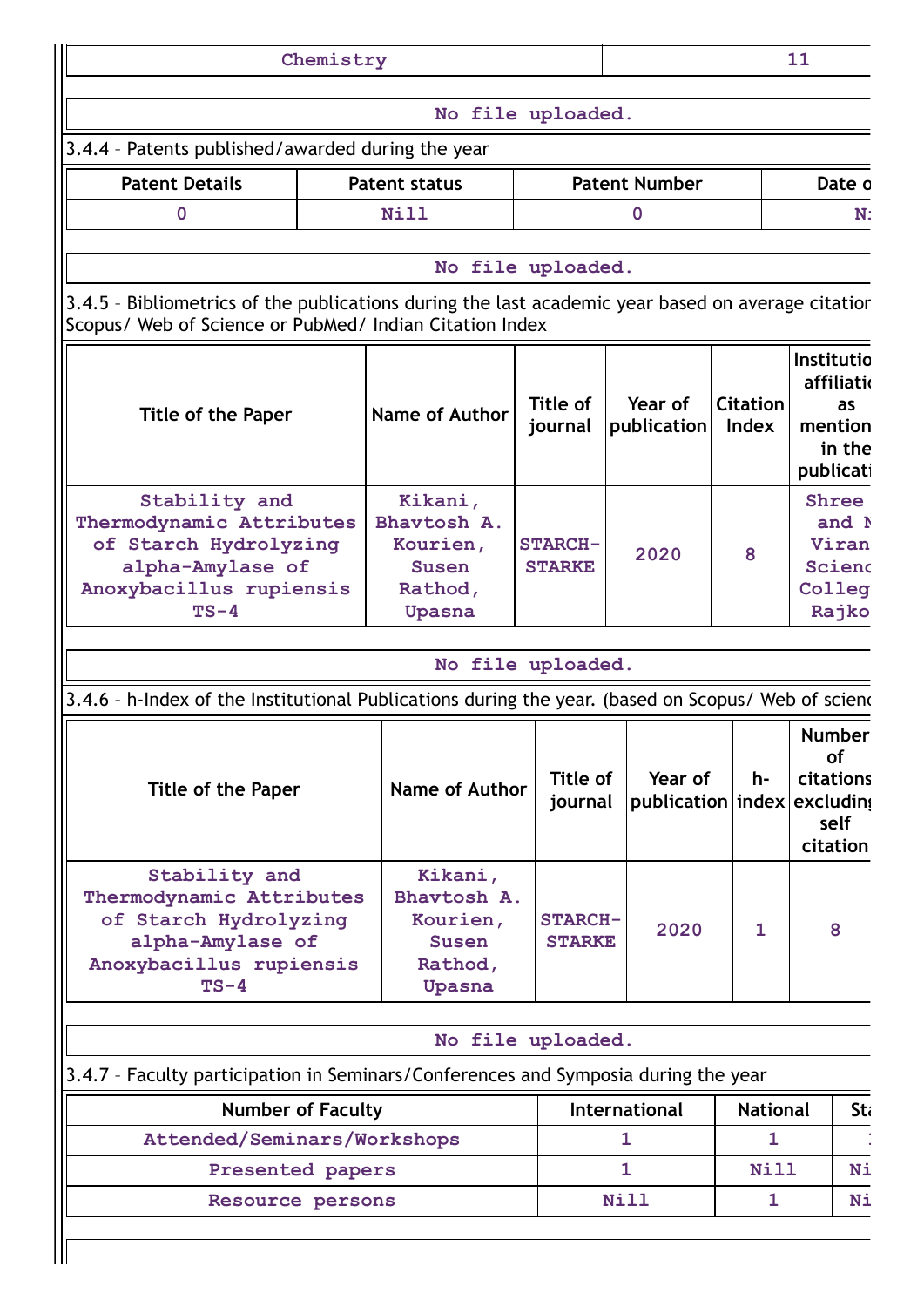|                                                                                      |                           |                                                                                                                                                                                                                                                   | No file uploaded.                                    |                                                                 |  |                                  |
|--------------------------------------------------------------------------------------|---------------------------|---------------------------------------------------------------------------------------------------------------------------------------------------------------------------------------------------------------------------------------------------|------------------------------------------------------|-----------------------------------------------------------------|--|----------------------------------|
| 3.5 - Consultancy                                                                    |                           |                                                                                                                                                                                                                                                   |                                                      |                                                                 |  |                                  |
| 3.5.1 - Revenue generated from Consultancy during the year                           |                           |                                                                                                                                                                                                                                                   |                                                      |                                                                 |  |                                  |
| Name of the<br>Consultan(s)<br>department                                            |                           |                                                                                                                                                                                                                                                   | Name of consultancy project                          | <b>Consulting/Sponsoring</b><br>Agency                          |  | ξ<br>$\mathbf{G}$                |
| Chemistry                                                                            |                           |                                                                                                                                                                                                                                                   | Analytical Synthetic Service                         | <b>SKS</b>                                                      |  |                                  |
| Environmental<br>Audit Cell                                                          |                           |                                                                                                                                                                                                                                                   | Environmental Audit<br>Monitoring (Schedule-1) Audit | <b>GPCB</b>                                                     |  |                                  |
|                                                                                      |                           |                                                                                                                                                                                                                                                   | No file uploaded.                                    |                                                                 |  |                                  |
| 3.5.2 - Revenue generated from Corporate Training by the institution during the year |                           |                                                                                                                                                                                                                                                   |                                                      |                                                                 |  |                                  |
| Name of the Consultan(s)<br>department                                               | Title of the<br>programme |                                                                                                                                                                                                                                                   | Agency seeking /<br>training                         | Revenue generated<br>(amount in rupees)                         |  |                                  |
| $\mathbf 0$                                                                          | $\mathbf 0$               |                                                                                                                                                                                                                                                   | $\mathbf 0$                                          | $\mathbf 0$                                                     |  |                                  |
|                                                                                      |                           |                                                                                                                                                                                                                                                   | No file uploaded.                                    |                                                                 |  |                                  |
| 3.6 - Extension Activities                                                           |                           |                                                                                                                                                                                                                                                   |                                                      |                                                                 |  |                                  |
| Title of the activities                                                              |                           | 3.6.1 - Number of extension and outreach programmes conducted in collaboration with industry,<br>and Non- Government Organisations through NSS/NCC/Red cross/Youth Red Cross (YRC) etc., du<br>Organising<br>unit/agency/<br>collaborating agency |                                                      | <b>Number of teachers</b><br>participated in such<br>activities |  | <b>Number</b><br>particip<br>aci |
| REGISTRATION ON<br>GALLANTARYY AWARD PORTAL                                          |                           |                                                                                                                                                                                                                                                   | <b>NCC</b>                                           | 4                                                               |  |                                  |
| <b>CYCLOTHONE</b>                                                                    |                           |                                                                                                                                                                                                                                                   | <b>NCC</b>                                           | 4                                                               |  |                                  |
| <b>STATUE CLEANING</b>                                                               |                           |                                                                                                                                                                                                                                                   | <b>NCC</b>                                           | 5                                                               |  |                                  |
| NO TOBACCO AWARENWSS                                                                 |                           |                                                                                                                                                                                                                                                   | <b>NCC</b>                                           | 3                                                               |  |                                  |
| <b>ONLINE CONTENT DEVELOPMENT</b><br>FOR DG NCC ONLINE TRAINING<br>APP               |                           |                                                                                                                                                                                                                                                   | <b>NCC</b>                                           | 5                                                               |  |                                  |
| Visit to Mentally<br>Handicapped School                                              |                           |                                                                                                                                                                                                                                                   | <b>NSS</b>                                           | $\overline{\mathbf{4}}$                                         |  |                                  |
| Participation in yuavti<br>Sabha                                                     |                           |                                                                                                                                                                                                                                                   | <b>NSS</b>                                           | 3                                                               |  |                                  |
| Workshop on First Aid                                                                |                           |                                                                                                                                                                                                                                                   | <b>NSS</b>                                           | 5                                                               |  |                                  |
| Swachh Bharat Abhiyan                                                                |                           |                                                                                                                                                                                                                                                   | <b>NSS</b>                                           | 5                                                               |  |                                  |
| healthy Life styles and<br>Yoga fo healthy Lifestyle                                 |                           |                                                                                                                                                                                                                                                   | <b>NSS</b>                                           | 5                                                               |  |                                  |
|                                                                                      |                           |                                                                                                                                                                                                                                                   | <b>View File</b>                                     |                                                                 |  |                                  |

3.6.2 - Awards and recognition received for extension activities from Government and other reco during the year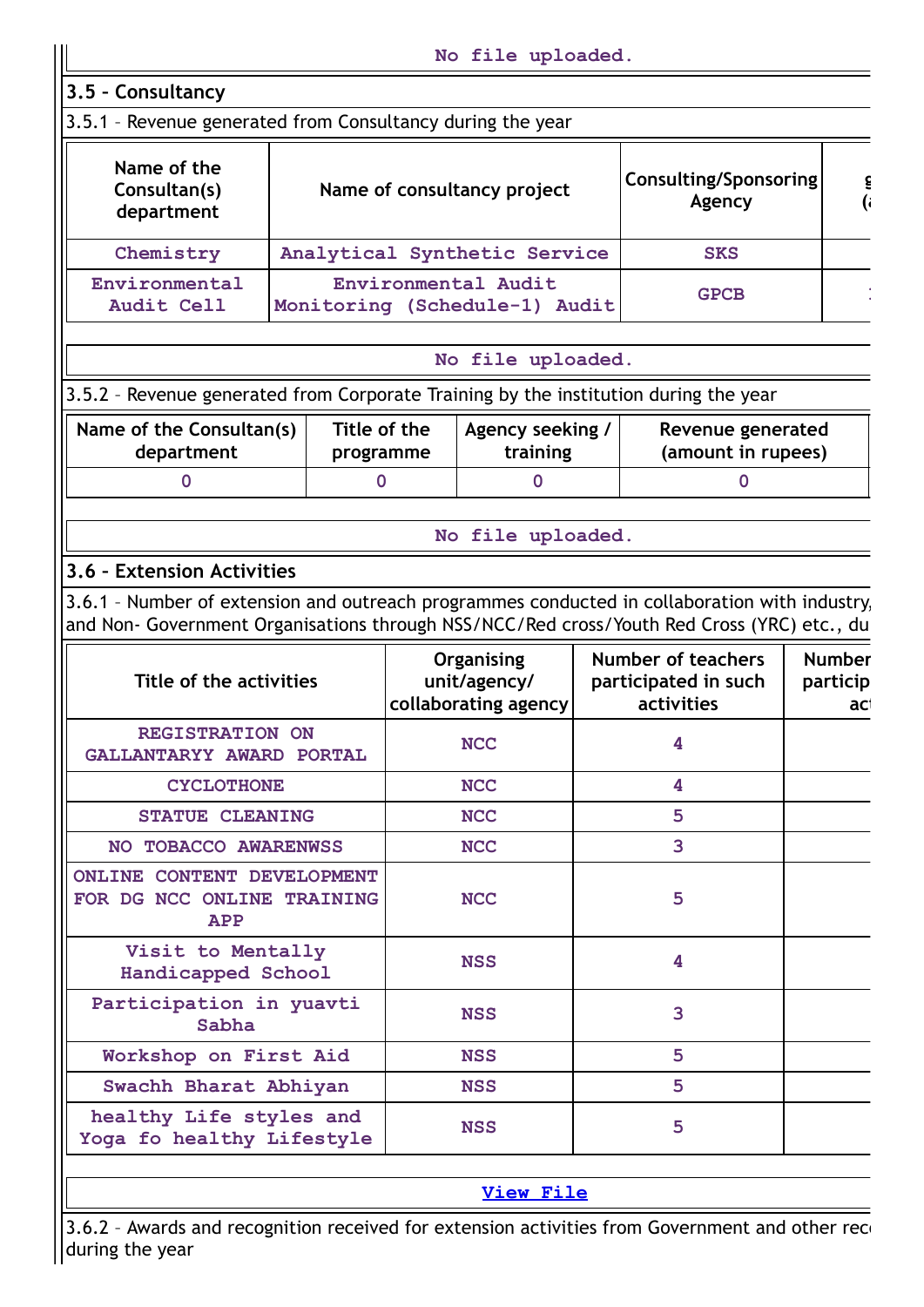| "Highest Contributory Trust" for the year<br>Sainik Din fund<br>2010-11 by the Directorate of Sainik<br>raising<br>Welfare Resettlement, Gujarat State<br><b>Adopted Village</b><br>Vaqudad -<br>Adopted village<br>Social Activity<br>No file uploaded.<br>3.6.3 - Students participating in extension activities with Government Organisations, Non-Gover<br>Organisations and programmes such as Swachh Bharat, Aids Awareness, Gender Issue, etc. during<br>Number of<br>Name of<br>Organising<br>teachers<br>unit/Agency/collaborating<br>the<br>Name of the activity<br>participated in<br>scheme<br>agency<br>such activites | Governme<br>of Gujar<br>Gram<br>Panchay |
|-------------------------------------------------------------------------------------------------------------------------------------------------------------------------------------------------------------------------------------------------------------------------------------------------------------------------------------------------------------------------------------------------------------------------------------------------------------------------------------------------------------------------------------------------------------------------------------------------------------------------------------|-----------------------------------------|
|                                                                                                                                                                                                                                                                                                                                                                                                                                                                                                                                                                                                                                     |                                         |
|                                                                                                                                                                                                                                                                                                                                                                                                                                                                                                                                                                                                                                     |                                         |
|                                                                                                                                                                                                                                                                                                                                                                                                                                                                                                                                                                                                                                     |                                         |
|                                                                                                                                                                                                                                                                                                                                                                                                                                                                                                                                                                                                                                     |                                         |
|                                                                                                                                                                                                                                                                                                                                                                                                                                                                                                                                                                                                                                     | par<br><b>SU</b>                        |
| <b>NCC</b><br><b>NCC</b><br>HIV-AIDS AWARNESS<br>5                                                                                                                                                                                                                                                                                                                                                                                                                                                                                                                                                                                  |                                         |
| <b>NCC</b><br><b>NCC</b><br>VACCINATION AWARENESS<br>4                                                                                                                                                                                                                                                                                                                                                                                                                                                                                                                                                                              |                                         |
| <b>AATMA NIRBHAR BHARAT</b><br><b>NCC</b><br>5<br><b>NCC</b><br><b>ONLINE SHAPATH AND</b><br><b>AWARENESS ACTIVITY</b>                                                                                                                                                                                                                                                                                                                                                                                                                                                                                                              |                                         |
| <b>UNICEF YUWAHH</b><br>5<br><b>NCC</b><br><b>NCC</b><br><b>INITIATIVE</b>                                                                                                                                                                                                                                                                                                                                                                                                                                                                                                                                                          |                                         |
| <b>ONLINE YOGA DAY</b><br>5<br><b>NCC</b><br><b>NCC</b><br><b>CELEBRATION</b>                                                                                                                                                                                                                                                                                                                                                                                                                                                                                                                                                       |                                         |
| International Youth<br>$\mathbf{1}$<br><b>NSS</b><br><b>NSS</b><br>Convention                                                                                                                                                                                                                                                                                                                                                                                                                                                                                                                                                       |                                         |
| Visit to Mentally<br>4<br><b>NSS</b><br><b>NSS</b><br>Handicapped School                                                                                                                                                                                                                                                                                                                                                                                                                                                                                                                                                            |                                         |
| Participation in<br>3<br><b>NSS</b><br><b>NSS</b><br>yuavti Sabha                                                                                                                                                                                                                                                                                                                                                                                                                                                                                                                                                                   |                                         |
| Workshop on First Aid<br>5<br><b>NSS</b><br><b>NSS</b>                                                                                                                                                                                                                                                                                                                                                                                                                                                                                                                                                                              |                                         |
| Swachh Bharat Abhiyan<br>5<br><b>NSS</b><br><b>NSS</b>                                                                                                                                                                                                                                                                                                                                                                                                                                                                                                                                                                              |                                         |
| <b>View File</b>                                                                                                                                                                                                                                                                                                                                                                                                                                                                                                                                                                                                                    |                                         |
| 3.7 - Collaborations                                                                                                                                                                                                                                                                                                                                                                                                                                                                                                                                                                                                                |                                         |
| 3.7.1 - Number of Collaborative activities for research, faculty exchange, student exchange duri                                                                                                                                                                                                                                                                                                                                                                                                                                                                                                                                    |                                         |
| Source of financial support<br><b>Nature of activity</b><br>Participant                                                                                                                                                                                                                                                                                                                                                                                                                                                                                                                                                             |                                         |
| $\mathbf 0$<br>$\bf{0}$<br>$\mathbf 0$                                                                                                                                                                                                                                                                                                                                                                                                                                                                                                                                                                                              |                                         |
| No file uploaded.                                                                                                                                                                                                                                                                                                                                                                                                                                                                                                                                                                                                                   |                                         |
| 3.7.2 - Linkages with institutions/industries for internship, on-the- job training, project work, sl<br>research facilities etc. during the year                                                                                                                                                                                                                                                                                                                                                                                                                                                                                    |                                         |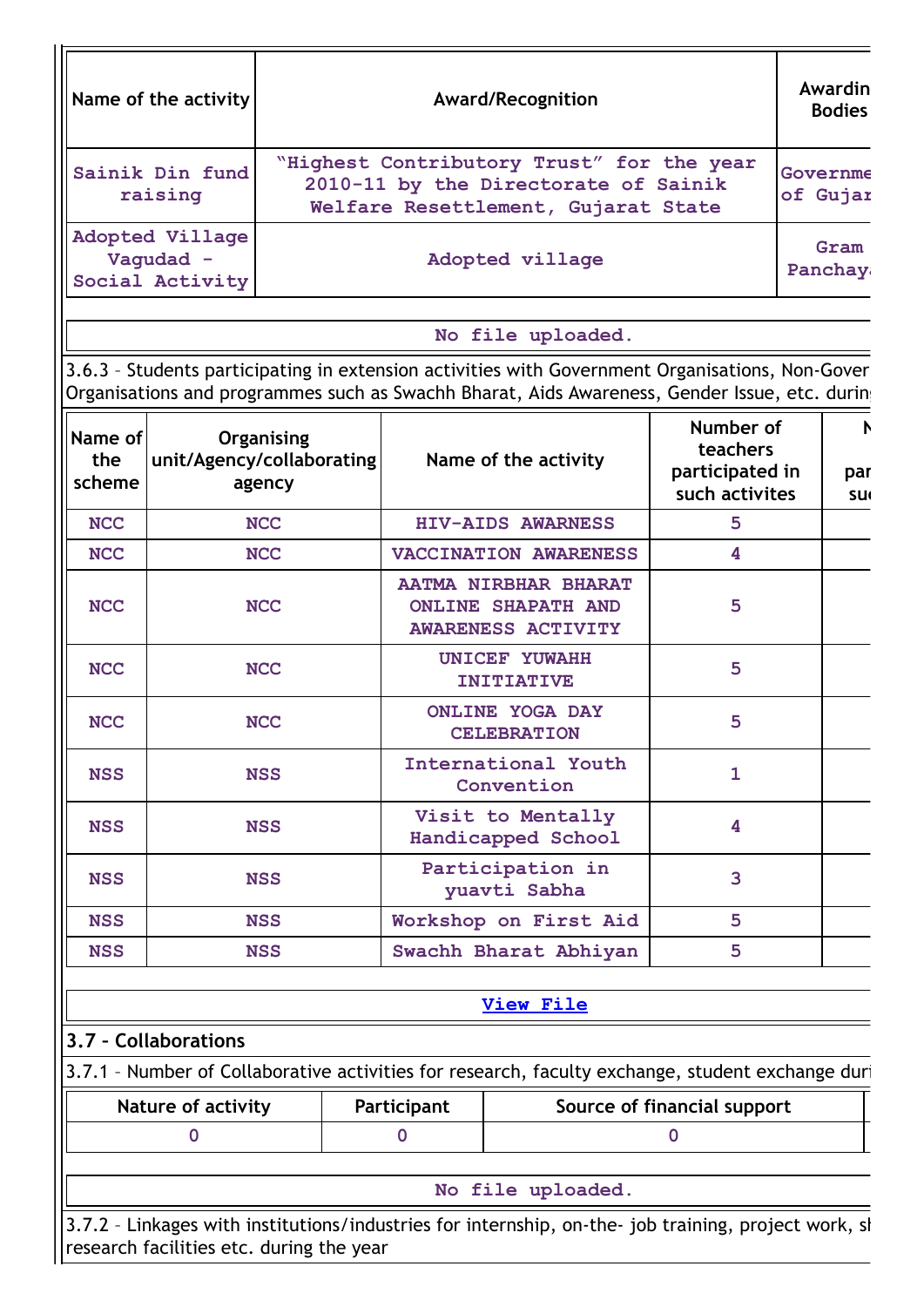| Nature of<br>linkage     | Title of the<br>linkage                              |      | /research lab with contact details                      |       | Name of the partnering institution/industry                                                         | <b>Duration</b><br><b>From</b> | <b>Duratio</b><br>To                 |
|--------------------------|------------------------------------------------------|------|---------------------------------------------------------|-------|-----------------------------------------------------------------------------------------------------|--------------------------------|--------------------------------------|
| $\mathbf 0$              | $\mathbf 0$                                          |      |                                                         | 0     |                                                                                                     | <b>Nill</b>                    | Nill                                 |
|                          |                                                      |      |                                                         |       | No file uploaded.                                                                                   |                                |                                      |
|                          | corporate houses etc. during the year                |      |                                                         |       | 3.7.3 - MoUs signed with institutions of national, international importance, other institutions, in |                                |                                      |
|                          | Organisation                                         |      | Date of MoU<br>signed                                   |       | <b>Purpose/Activities</b>                                                                           |                                | <b>Nun</b><br>student<br>participate |
|                          | College of Computer,<br>Science and IT,<br>Junagadh  |      | 18/09/2019                                              |       | To enhance the overall<br>quality of the mentee<br>institutions                                     |                                |                                      |
|                          | Shri V. J. Modha<br>College, Porbandar               |      | 18/09/2019                                              |       | To enhance the overall<br>quality of the mentee<br>institutions                                     |                                |                                      |
|                          | Harivandana College,<br>Rajkot                       |      | 18/09/2019                                              |       | To enhance the overall<br>quality of the mentee<br>institutions                                     |                                |                                      |
|                          | Shri M. J. Gajera<br>B.Ed. Mahila College,<br>Amreli |      | 18/09/2019                                              |       | To enhance the overall<br>quality of the mentee<br>institutions                                     |                                |                                      |
|                          |                                                      |      | Arpit College, Rajkot 18/09/2019                        |       | To enhance the overall<br>quality of the mentee<br>institutions                                     |                                |                                      |
|                          |                                                      |      |                                                         |       | No file uploaded.                                                                                   |                                |                                      |
|                          |                                                      |      |                                                         |       | <b>CRITERION IV - INFRASTRUCTURE AND LEARNING RESOURCES</b>                                         |                                |                                      |
|                          | 4.1 - Physical Facilities                            |      |                                                         |       |                                                                                                     |                                |                                      |
|                          |                                                      |      |                                                         |       | 4.1.1 - Budget allocation, excluding salary for infrastructure augmentation during the year         |                                |                                      |
|                          |                                                      |      | <b>Budget allocated for infrastructure augmentation</b> |       | Budget utilized for infrastructure d                                                                |                                |                                      |
|                          |                                                      | 20.5 |                                                         |       |                                                                                                     | 20.72                          |                                      |
|                          |                                                      |      |                                                         |       | 4.1.2 - Details of augmentation in infrastructure facilities during the year                        |                                |                                      |
|                          | <b>Facilities</b>                                    |      |                                                         |       | <b>Existing or Newly Added</b>                                                                      |                                |                                      |
|                          |                                                      |      |                                                         |       | No Data Entered/Not Applicable !!!                                                                  |                                |                                      |
|                          |                                                      |      |                                                         |       | No file uploaded.                                                                                   |                                |                                      |
|                          | 4.2 - Library as a Learning Resource                 |      |                                                         |       |                                                                                                     |                                |                                      |
|                          |                                                      |      |                                                         |       | 4.2.1 - Library is automated {Integrated Library Management System (ILMS)}                          |                                |                                      |
|                          | Name of the ILMS software                            |      |                                                         |       | Nature of automation (fully or patially)                                                            | <b>Version</b>                 | Year of                              |
|                          | NewGenLib                                            |      |                                                         | Fully |                                                                                                     | 3.1.1                          |                                      |
| 4.2.2 - Library Services |                                                      |      |                                                         |       |                                                                                                     |                                |                                      |
|                          |                                                      |      |                                                         |       |                                                                                                     |                                |                                      |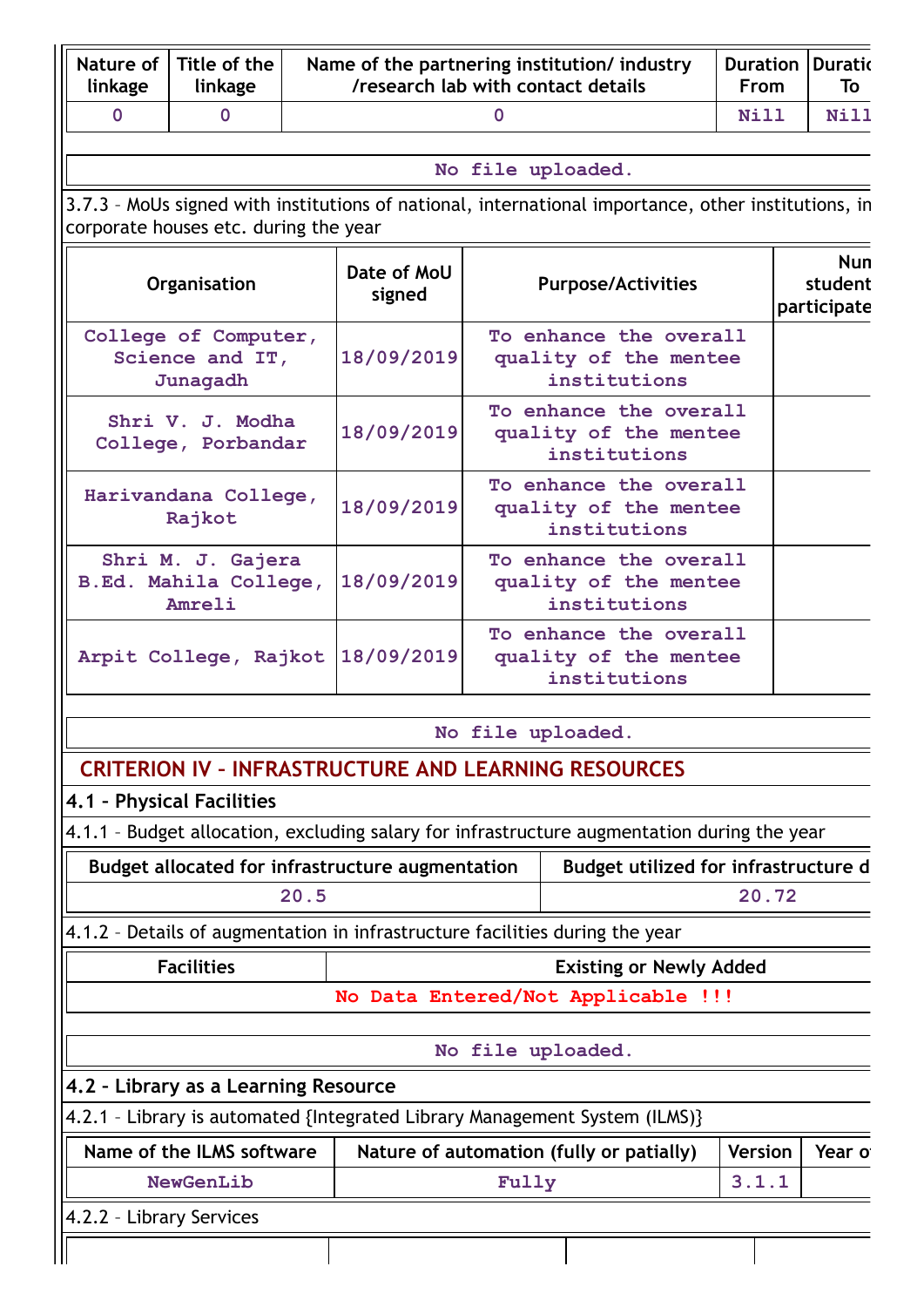|                                                  | <b>Library Service Type</b>                                                                                                                                                                 |                                                           |                | <b>Existing</b>                                   |                                            | <b>Newly Added</b> |                         | To                                      |
|--------------------------------------------------|---------------------------------------------------------------------------------------------------------------------------------------------------------------------------------------------|-----------------------------------------------------------|----------------|---------------------------------------------------|--------------------------------------------|--------------------|-------------------------|-----------------------------------------|
|                                                  | <b>Text Books</b>                                                                                                                                                                           |                                                           | 22443          | 8049304                                           | 11                                         |                    | 4020                    | 22454                                   |
|                                                  | <b>Reference Books</b>                                                                                                                                                                      |                                                           | 3263           | 5302029                                           | 48                                         |                    | 33693                   | 3311                                    |
|                                                  | e-Books                                                                                                                                                                                     |                                                           | 313500         | 6000                                              | Nill                                       |                    | Nill                    | 313500                                  |
|                                                  | <b>Journals</b>                                                                                                                                                                             |                                                           | 59             | 108392                                            | 58                                         |                    | 106585                  | 117                                     |
|                                                  | e-Journals                                                                                                                                                                                  |                                                           | 6237           | 5750                                              | Nill                                       |                    | Nill                    | 6237                                    |
|                                                  | CD & Video                                                                                                                                                                                  |                                                           | 3059           | Nill                                              | Nill                                       |                    | Nill                    | 3059                                    |
|                                                  | Others (specify)                                                                                                                                                                            |                                                           | 4101           | 376183                                            | 9                                          |                    | 310                     | 4110                                    |
|                                                  | Others (specify)                                                                                                                                                                            |                                                           | 304            | 40560                                             | <b>Nill</b>                                |                    | Nill                    | 304                                     |
|                                                  | 4.2.3 - E-content developed by teachers such as: e-PG- Pathshala, CEC (under e-PG- Pathshala C<br>Graduate) SWAYAM other MOOCs platform NPTEL/NMEICT/any other Government initiatives & in: |                                                           |                | No file uploaded.                                 |                                            |                    |                         |                                         |
| Name of the<br><b>Teacher</b>                    | (Learning Management System (LMS) etc                                                                                                                                                       | Name of the<br>Module                                     |                | Platform on which module is<br>developed          |                                            |                    |                         | Date of launo<br>content                |
| $\mathbf 0$                                      | $\mathbf 0$                                                                                                                                                                                 |                                                           | $\mathbf 0$    |                                                   |                                            |                    |                         | Nill                                    |
|                                                  |                                                                                                                                                                                             |                                                           |                |                                                   |                                            |                    |                         |                                         |
|                                                  |                                                                                                                                                                                             |                                                           |                | No file uploaded.                                 |                                            |                    |                         |                                         |
|                                                  | 4.3 - IT Infrastructure                                                                                                                                                                     |                                                           |                |                                                   |                                            |                    |                         |                                         |
| <b>Type</b>                                      | 4.3.1 - Technology Upgradation (overall)<br><b>Total</b><br><b>Computers</b>                                                                                                                | Computer<br>Lab                                           | Internet       | centers                                           | <b>Browsing Computer</b><br><b>Centers</b> |                    | Office   Departments    | Avail<br><b>Bandy</b><br>(MBPS/         |
| Existing                                         | 630                                                                                                                                                                                         | 15                                                        | $\overline{2}$ | $\mathbf{1}$                                      | $\overline{2}$                             | 17                 | 10                      | 5                                       |
| <b>Added</b>                                     | $\overline{0}$                                                                                                                                                                              | $\mathbf 0$                                               | $\mathbf 0$    | $\mathbf 0$                                       | $\mathbf 0$                                | $\mathbf 0$        | $\mathbf 0$             |                                         |
|                                                  |                                                                                                                                                                                             |                                                           |                |                                                   |                                            |                    |                         |                                         |
| Total                                            | 630                                                                                                                                                                                         | 15                                                        | $\overline{2}$ | $\mathbf{1}$                                      | $\overline{2}$                             | 17                 | 10                      | 5                                       |
|                                                  | 4.3.2 - Bandwidth available of internet connection in the Institution (Leased line)                                                                                                         |                                                           |                |                                                   |                                            |                    |                         |                                         |
|                                                  |                                                                                                                                                                                             |                                                           |                | 50 MBPS/ GBPS                                     |                                            |                    |                         |                                         |
|                                                  | 4.3.3 - Facility for e-content                                                                                                                                                              |                                                           |                |                                                   |                                            |                    |                         |                                         |
|                                                  | Name of the e-content development<br>facility                                                                                                                                               |                                                           |                | Provide the link of the videos and media centre a |                                            |                    | facility                |                                         |
|                                                  | $\overline{0}$                                                                                                                                                                              |                                                           |                |                                                   |                                            |                    | $\overline{\mathbf{0}}$ |                                         |
|                                                  | 4.4 - Maintenance of Campus Infrastructure                                                                                                                                                  |                                                           |                |                                                   |                                            |                    |                         |                                         |
|                                                  | 4.4.1 - Expenditure incurred on maintenance of physical facilities and academic support facilitie<br>salary component, during the year                                                      |                                                           |                |                                                   |                                            |                    |                         |                                         |
| <b>Assigned Budget on</b><br>academic facilities |                                                                                                                                                                                             | <b>Expenditure incurred on</b><br>maintenance of academic | facilities     |                                                   | Assigned budget on<br>physical facilities  |                    |                         | Expenditure i<br>maintenance<br>facilit |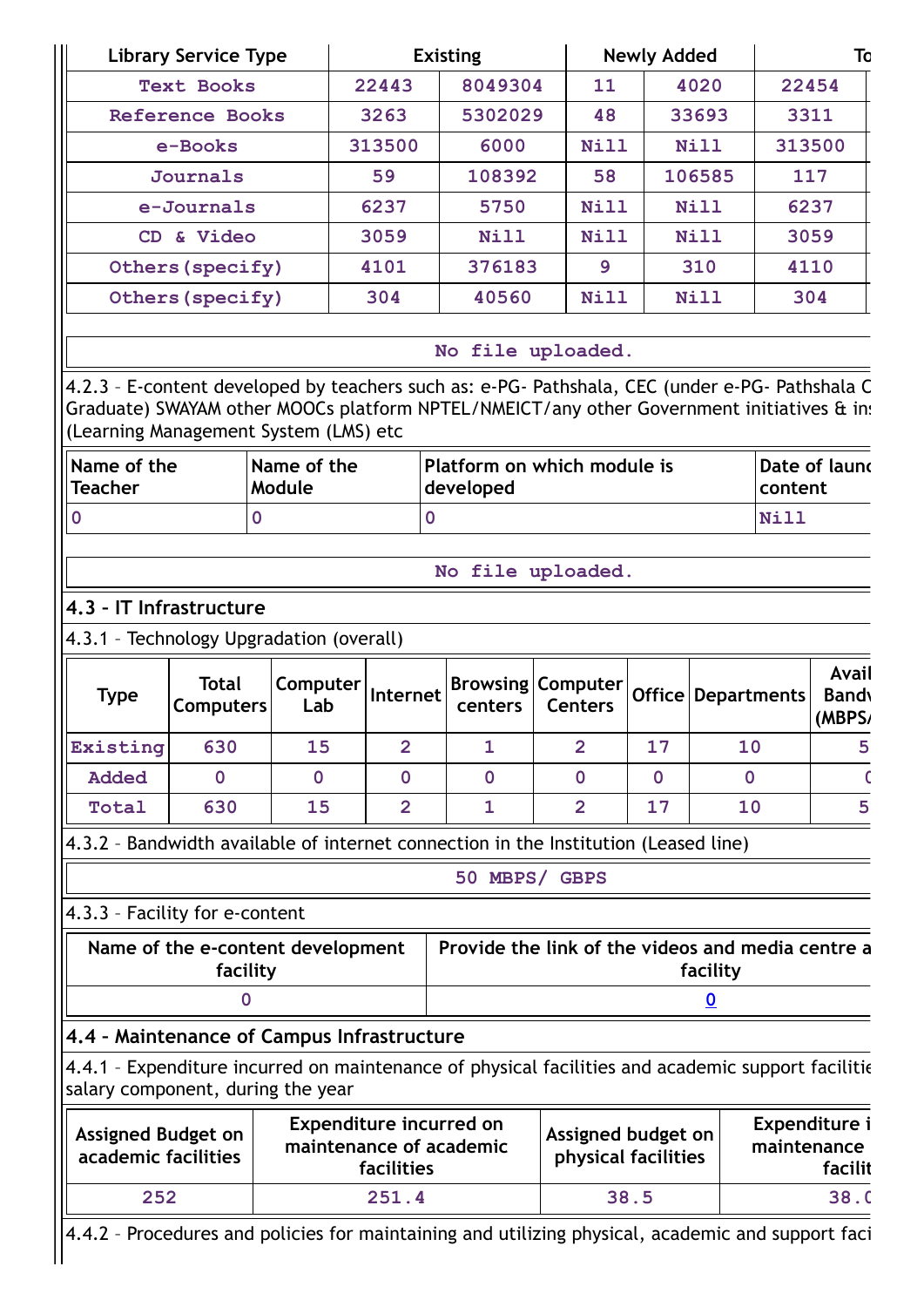laboratory, library, sports complex, computers, classrooms etc. (maximum 500 words) (informati available in institutional Website)

**The institution has well defined academic administration resource ut main mechanism. It has a provision of dedicated 'Chidakas'-maintena with well trained staff ETRP's. for: IT, Inter/Intranet, WiFi and la Civil furniture fixture and Instrument. The managing trust has c centralized digital process for maintenance utilization of Infrastru all other required facilities. Housekeeping: A supervisor is appoi monitor and maintain the physical facilities and Housekeeping. Labo laboratory has one teacher as lab-in-charge, a Lab-Assistant an maintaining-upgrading the laboratory equipment along with mainta deadstock- register and record of utilization. Library: Libraria supporting staff maintains central library availability and utiliz instructional material in teaching and learning process. Spo complex/ground/equipments: Physical Instructor of the institute loo the sports facilities, the activities, issue, repair, and procureme equipment. Electrical, Drinking water coolers, Lift etc.: Institu employed technicians (electrician and plumber) for up keeping and ma of electrical and water drinking facility. Institute has also app housekeeping staff to maintain the gardens. CCTV in-charge does t surveillance. External agency is given contract for security. Secur including ladies guards under a security supervisor is employed to s the whole premises.**

<http://vsc.edu.in/learning-resources-physical-infrastructure/>

## **CRITERION V – STUDENT SUPPORT AND PROGRESSION**

#### **5.1 – Student Support**

5.1.1 – Scholarships and Financial Support

|                                                | Name/Title of the scheme           | Number of<br>students |
|------------------------------------------------|------------------------------------|-----------------------|
| Financial Support from<br>institution          | Sarvoday Kelavani Samaj,<br>Rajkot | 18                    |
| Financial Support from Other<br><b>Sources</b> |                                    |                       |
| a) National                                    | Digital Gujarat MYSY               | 274                   |
| b) International                               | <b>NSP Inspire</b>                 | 17                    |

#### **No file uploaded.**

5.1.2 – Number of capability enhancement and development schemes such as Soft skill developm coaching, Language lab, Bridge courses, Yoga, Meditation, Personal Counselling and Mentoring et

| Name of the capability<br>enhancement scheme | Date of<br>implemetation | Number of<br>students<br>enrolled | <b>Agencies involved</b>                                                 |
|----------------------------------------------|--------------------------|-----------------------------------|--------------------------------------------------------------------------|
| Language Lab                                 | 01/02/2020               | 3                                 | <b>SCOPE</b> (Society of Creat<br>Opportunities through Prof<br>English) |
| Language Lab                                 | 01/09/2019               | 286                               | <b>SCOPE</b> (Society of Creat<br>Opportunities through Prof<br>English) |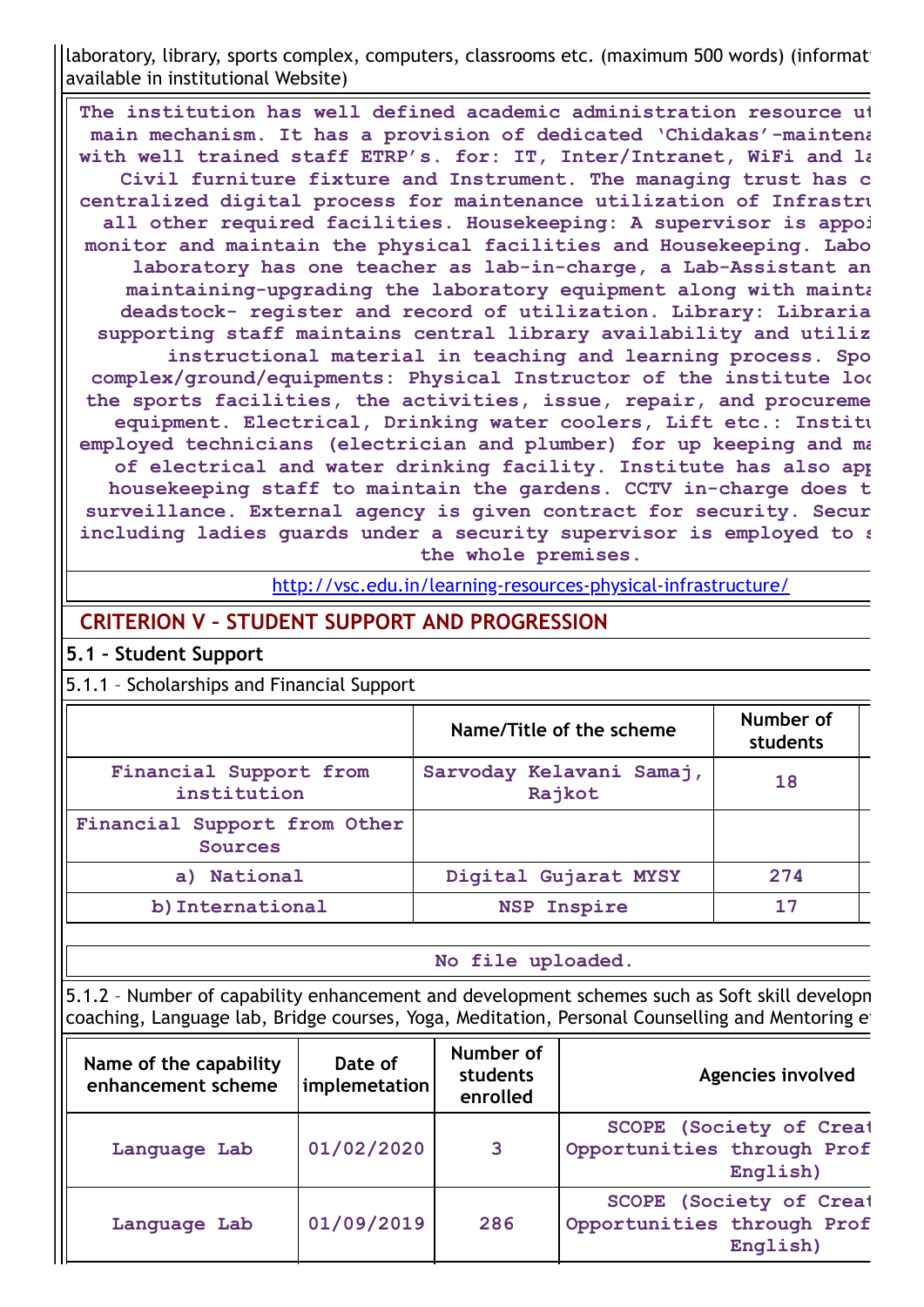| <b>Finishing School</b><br>Life Skills    | 04/03/2020 | 45 | KNOWLEDGE CONSORTIUM OF<br>EDUCATION DEPARTMENT,<br><b>GOVE</b><br><b>GUJARAT</b> |
|-------------------------------------------|------------|----|-----------------------------------------------------------------------------------|
| Finishing School -<br>Employability Skill | 02/12/2019 | 86 | KNOWLEDGE CONSORTIUM OF<br>EDUCATION DEPARTMENT,<br><b>GOVE</b><br><b>GUJARAT</b> |
| <b>Finishing School</b><br>Life Skills    | 25/11/2019 | 41 | KNOWLEDGE CONSORTIUM OF<br>EDUCATION DEPARTMENT,<br><b>GOVE</b><br><b>GUJARAT</b> |
|                                           |            |    |                                                                                   |

#### **No file uploaded.**

5.1.3 – Students benefited by guidance for competitive examinations and career counselling offe institution during the year

| Year | Name of the scheme                                                                 | Number of<br>benefited<br>students for<br>competitive<br>examination | Number of<br>benefited students<br>by career<br>counseling<br>activities | Number of<br>students wh<br>have passedi<br>the comp. exa |
|------|------------------------------------------------------------------------------------|----------------------------------------------------------------------|--------------------------------------------------------------------------|-----------------------------------------------------------|
| 2019 | Quantitative apptitude<br>and logical reasoning<br>for government and<br>bank exam | 2                                                                    | $\mathbf{2}$                                                             | Nill                                                      |

#### **No file uploaded.**

5.1.4 - Institutional mechanism for transparency, timely redressal of student grievances, Prevent harassment and ragging cases during the year

|      | Total grievances received   Number of grievances redressed   Avg. number of days for grieva |      |
|------|---------------------------------------------------------------------------------------------|------|
| Nill | Nill                                                                                        | Nill |

# **5.2 – Student Progression**

<u>Ir</u>

5.2.1 – Details of campus placement during the year

|                                           | On campus                             |                                 |                                           | Off campus                            |  |
|-------------------------------------------|---------------------------------------|---------------------------------|-------------------------------------------|---------------------------------------|--|
| <b>Nameof</b><br>organizations<br>visited | Number of<br>students<br>participated | Number of<br>stduents<br>placed | <b>Nameof</b><br>organizations<br>visited | Number of<br>students<br>participated |  |
| R P Pharma,<br>Rajkot                     |                                       |                                 | Cadila<br>Pharma,<br>Ahmedabad            | 3                                     |  |

| View File                                                                      |
|--------------------------------------------------------------------------------|
| [5.2.2 - Student progression to higher education in percentage during the year |

| $\parallel$ Year | <b>Number of students</b><br>enrolling into higher<br>education | Programme<br>graduated<br>from | <b>Depratment</b><br>graduated<br>from | Name of<br>institution<br>joined | Name of<br>admi                   |
|------------------|-----------------------------------------------------------------|--------------------------------|----------------------------------------|----------------------------------|-----------------------------------|
| 2020<br>40       |                                                                 | B.Sc.                          | Chemistry                              | Atmiya<br>University             | Shri<br>Virani<br>Co <sub>1</sub> |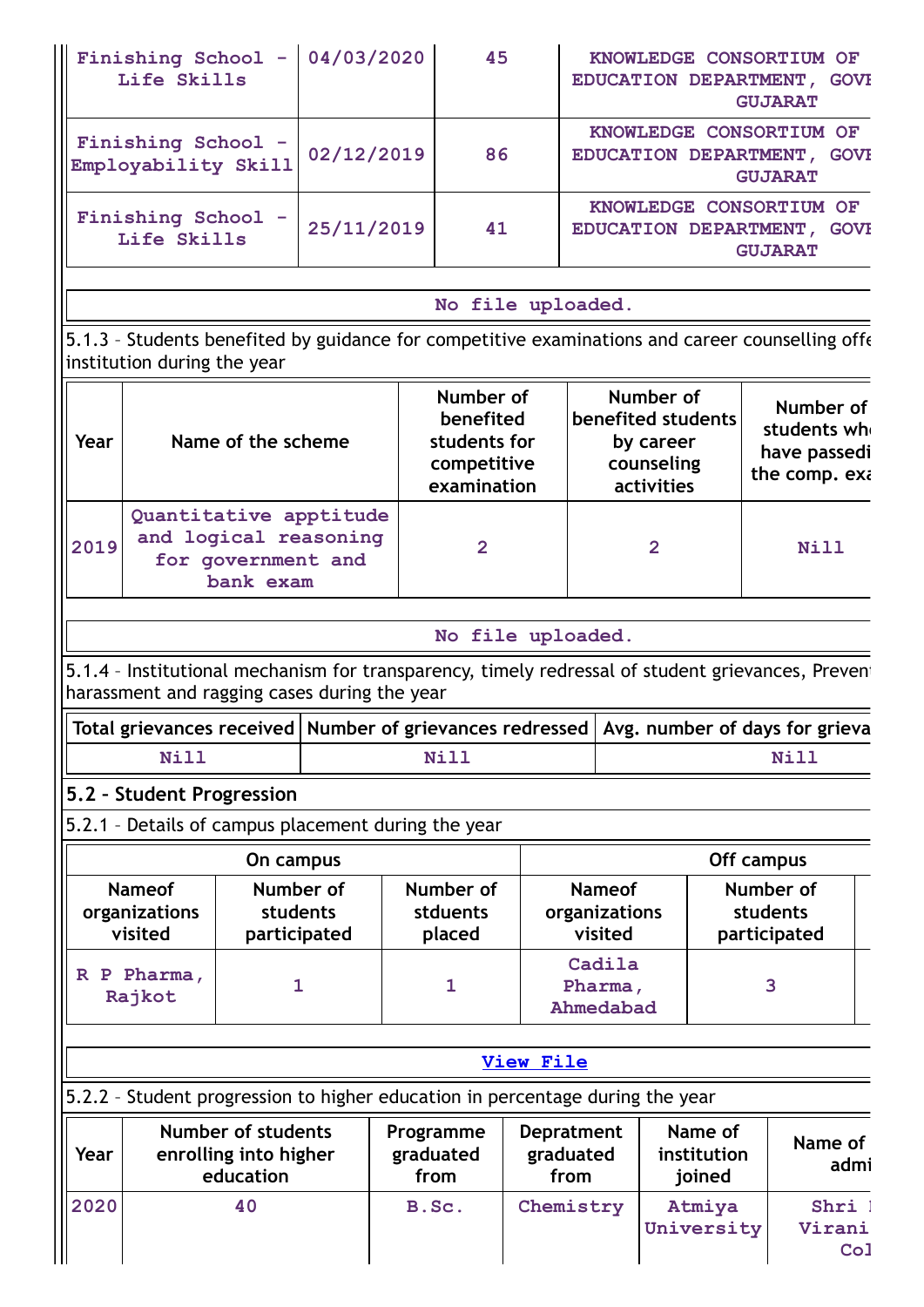**View [File](https://assessmentonline.naac.gov.in/public/Postacc/Progression/18162_Progression_1642084883.xlsx)** 5.2.3 – Students qualifying in state/ national/ international level examinations during the year (eg:NET/SET/SLET/GATE/GMAT/CAT/GRE/TOFEL/Civil Services/State Government Services) **Items Number of students selected/ qualifying Any Other 1 Any Other 1 No file uploaded.** 5.2.4 – Sports and cultural activities / competitions organised at the institution level during the Activity **Activity Level Revelled Number of P Inter college swimming tournament inter college 89 No file uploaded. 5.3 – Student Participation and Activities** 5.3.1 – Number of awards/medals for outstanding performance in sports/cultural activities at national/international level (award for a team event should be counted as one) **Year Name of the award/medal National/ Internaional Number of awards for Sports Number of awards for Cultural Student ID number 2019 REPUBLIC DAY CAMP - NEW DELHI National Nill 1 GUJ/18/SW/A/306658 No file uploaded.** 5.3.2 – Activity of Student Council & representation of students on academic & administrative bodies/committees of the institution (maximum 500 words) **Alumni Representation Students can play important role in alumni com placement, financial aid to poor students etc. Class Representati programs have classwise/yearwise class representative student who reports to class coordinator teacher for addressing teaching and l progress. Cultural and Sports Committees Students have strong repres in all cultural and sports and games committees and help in organiz management of events. Hostel and Mess Administration Students play role in the administration and management of hostel and mess aff Organization of Special Events Students organize, and celebrate var like the National Teachers Day, Independence Day, Republic Day, Sci Swachhata Divas, National Flag Day and various NSS/NCC and social activities.. Weekly Spiritual Assembly Student who are inclined t spiritual upliftment are motivated to attend weekly spiritual assem activities carried out in weekly spiritual assembly enhance their h all four levels: Self, Family, Society Universe. The activities als communication skills, management skills, leadership skills, team-wo management, resource management skills and builds confidence in each**

**5.4 – Alumni Engagement**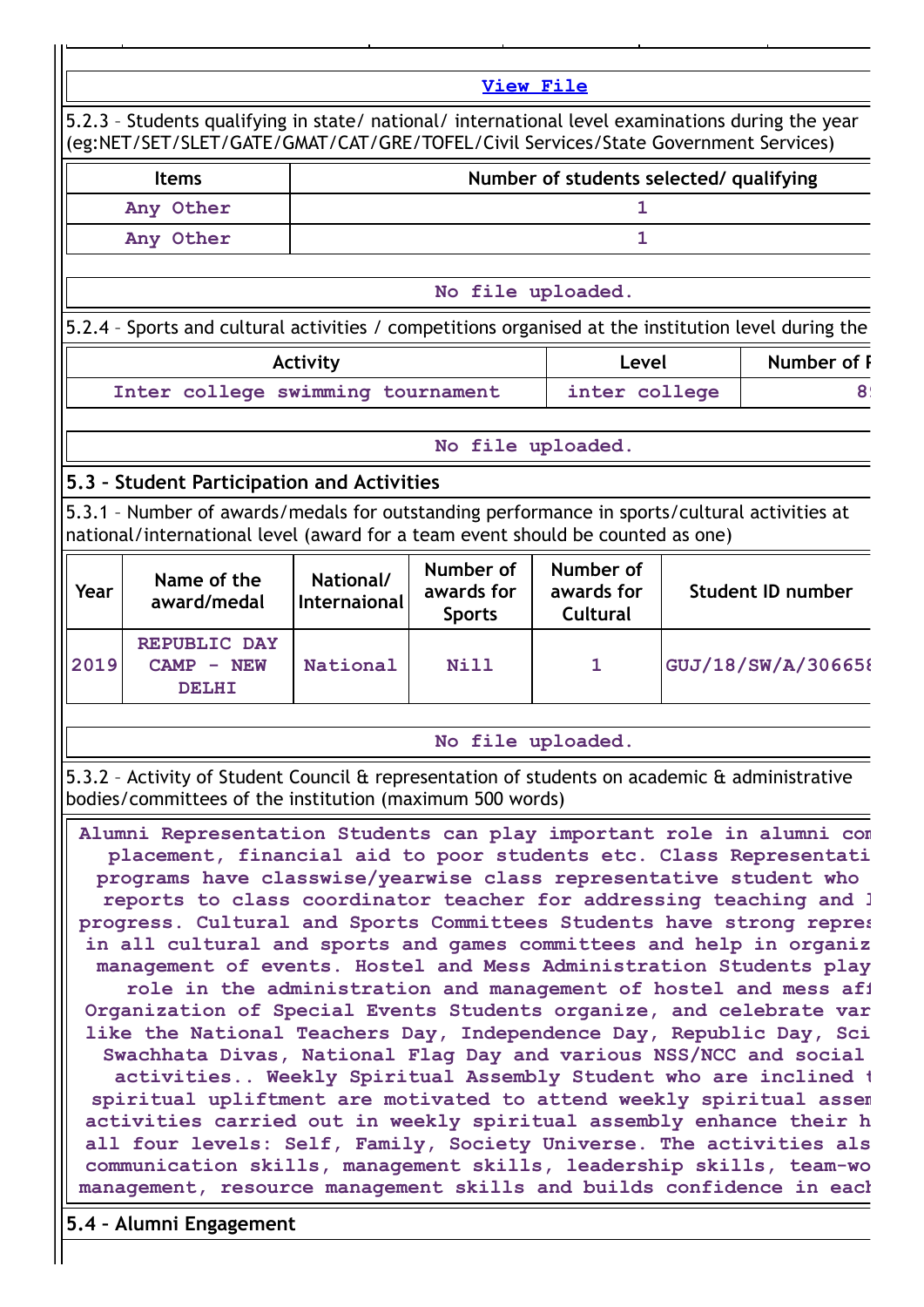**No**

5.4.2 – No. of registered Alumni:

5.4.3 – Alumni contribution during the year (in Rupees) :

5.4.4 – Meetings/activities organized by Alumni Association :

# **CRITERION VI – GOVERNANCE, LEADERSHIP AND MANAGEMENT**

# **6.1 – Institutional Vision and Leadership**

6.1.1 – Mention two practices of decentralization and participative management during the last (maximum 500 words)

**0**

**0**

**0**

**Decentralization and participative management in the institute is ca by developing unique organizational structure and enabling structu documented in a pictorial chart form. The Principal with the help o sections like admin office, the IQAC, various Committee, Cells/ Fo Principal allots duties and responsibilities to these bodies for e administration. The IQAC is an advisory committee that helps the Pr his academic and administrative functions. The College grooms the l at all levels of administration, among teaching, non- teaching staf students. Based on seniority cum expertise, staff members are ma chairpersons / conveners of committee, forums, seminars, worksho extension activities. The Controller of examinations also has ope autonomy in respect of examinations.**

6.1.2 – Does the institution have a Management Information System (MIS)?

**Yes**

# **6.2 – Strategy Development and Deployment**

6.2.1 – Quality improvement strategies adopted by the institution for each of the following (with each):

| <b>Strategy Type</b>      | <b>Details</b>                                                                                                                                                                                                                                                                                                                                                                                                          |
|---------------------------|-------------------------------------------------------------------------------------------------------------------------------------------------------------------------------------------------------------------------------------------------------------------------------------------------------------------------------------------------------------------------------------------------------------------------|
| Curriculum<br>Development | The curriculum of PG courses is upgraded once in 3<br>UG courses are upgraded once in 5 years by the p<br>university. Senior teachers are involved in fram<br>Regulations and designing of Syllabi as members of<br>and Senate. Teachers have participated in curri<br>development / workshops especially on Outcome Based<br>(OBE), Assessment Tools and subject syllabi revi                                          |
| Teaching and<br>Learning  | To promote value-based quality science education<br>technology based education in order to promote o<br>competency and to stand at par with world class in<br>bridge the gap between the world of study and the<br>work through experiential learning. To provide ICT<br>teaching learning Interactive teaching learning Pr<br>that enfold social, humanitarian and environmental o<br>leading to holistic development. |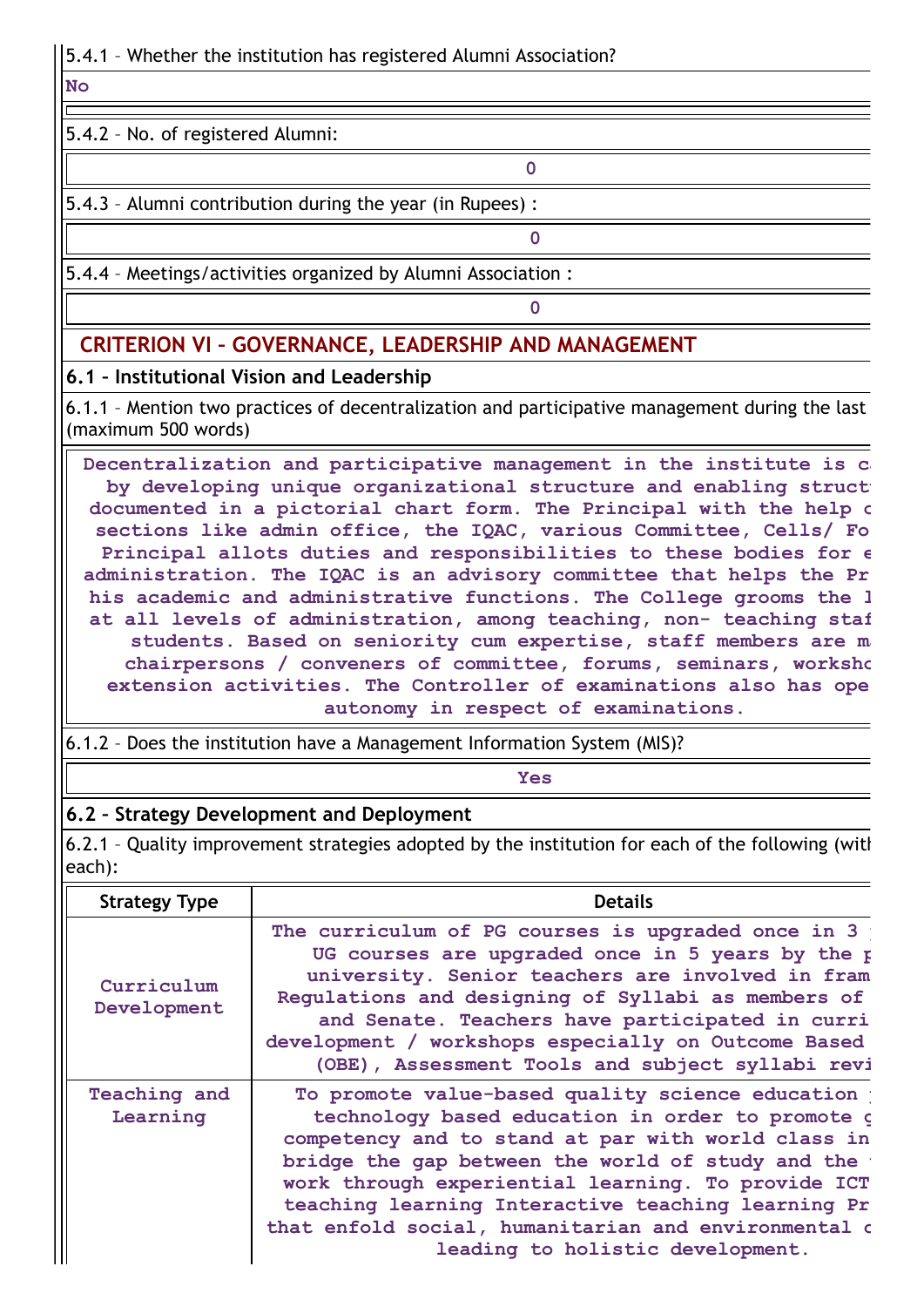| Examination and<br>Evaluation                                     | The conduct of examinations and declaration of resul<br>of the important activities of Autonomous Institu<br>functioning of the CoE undergoes according to the.<br>Calendar. The examination system of the college i<br>efficient, reliable and transparent and follows the<br>regulations given as per UGG guidelines for Auto<br>College. The Office of CoE strives hard towards thes<br>achieve credibility. The institute has taken se<br>initiatives to ensure better standards and improve p<br>efficiency and transparency in the various steps in<br>the examination and evaluation process.                                                                      |
|-------------------------------------------------------------------|---------------------------------------------------------------------------------------------------------------------------------------------------------------------------------------------------------------------------------------------------------------------------------------------------------------------------------------------------------------------------------------------------------------------------------------------------------------------------------------------------------------------------------------------------------------------------------------------------------------------------------------------------------------------------|
| Research and<br>Development                                       | The Research Promotion Committee and Research Commo<br>Institute persuades and inspires its teachers to<br>research projects and to cultivate a philosophy of<br>among the students and the staff. The committee prov<br>to plan and prepare proposals. The committee is also<br>in synchronizing and facilitating research activitie<br>out by the members of the faculty by providing ac<br>significant information regarding, inter alias, f<br>agencies. The college has proactive Research Pro<br>Committee to strengthen research facilities and out<br>committee recommends active participation of faculty<br>various level seminar/conference, summer/winter sch |
| Library, ICT<br>and Physical<br>Infrastructure<br>Instrumentation | In the institution of science, the basic requiremen<br>laboratory facilities, equipments of relevance, t<br>library and resources, latest ICT facilities and ne<br>apart from learning spaces. The concept and practi<br>institutional library has undergone a paradigm shif<br>21st Century, with the advent of electronics, com<br>applications and ICT. ICT enabled digitalized libra<br>books and journals, e information retrieval, classi<br>Universal / global networking, ICT tools have redu<br>required days of reference to seconds. The insti<br>realizes the importance of ICT as teaching - learnir<br>well as service tool.                                |
| <b>Human Resource</b><br>Management                               | Recruitment of staff is on merit and competency bas<br>enrichment programs for teaching and non- teaching<br>performance appraisal by the staff, appraisal by the<br>of the staff, model teaching by the senior staff, re<br>of the staff on consolidated payment in the governm<br>that are not filled so far are planned and execute<br>welfare schemes and incentives are part of HF                                                                                                                                                                                                                                                                                   |
| Industry<br>Interaction /<br>Collaboration                        | Being a science college offering UG - PG - Research<br>in interdisciplinary / applied / professional subje<br>management has always emphasized the need for h<br>institution - industry interface to accomplish ski<br>training and industrial exposure. The college has<br>industry-institute partnership policy which caters<br>issue the prospective employers are on the board of<br>address the gap between Academia-Industries. Emph<br>industrial visits/ work/ training as well as special<br>by alumni, industrialists and entrepreneurs empha<br>motivation towards entrepreneurship.                                                                           |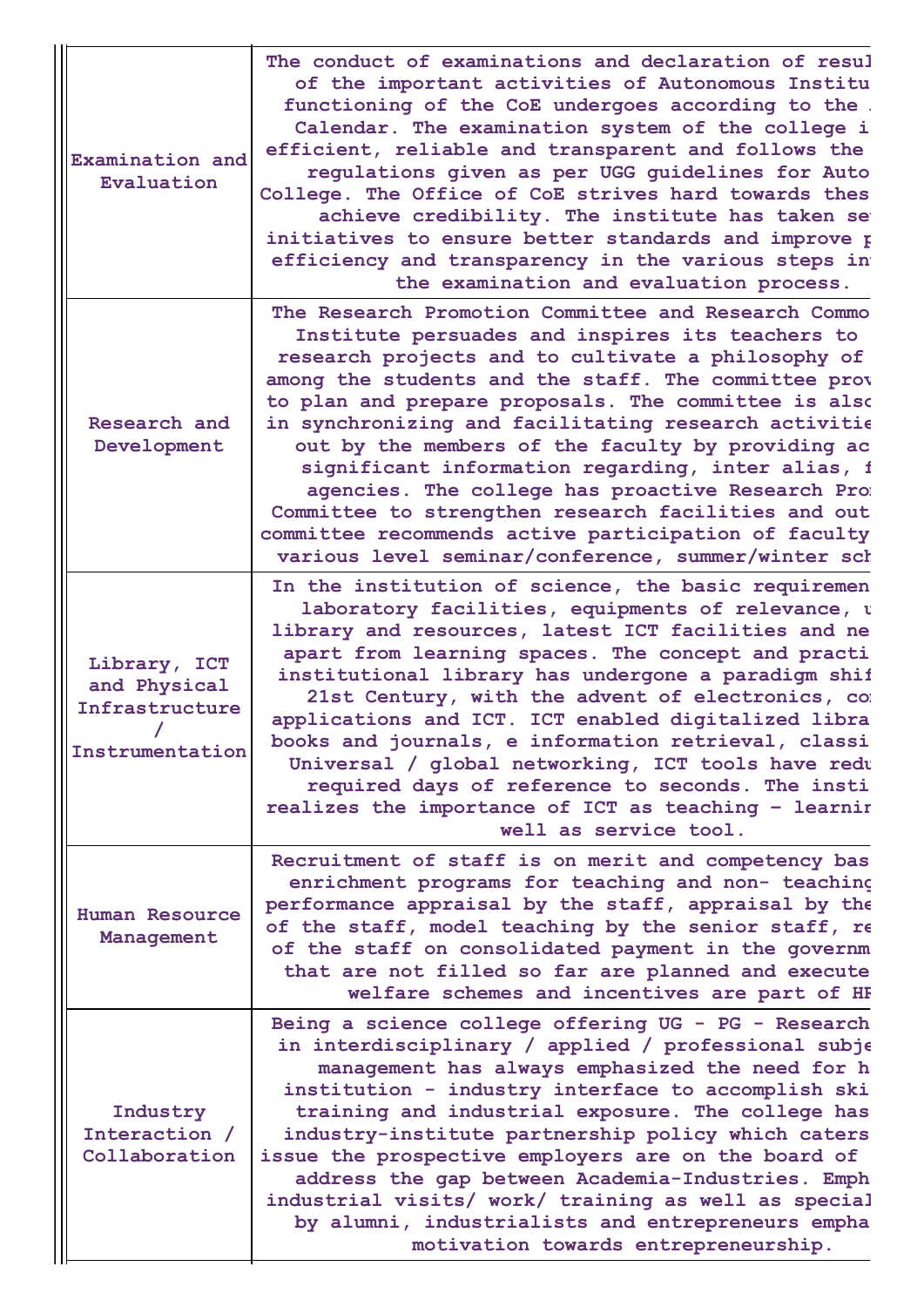| Admission of<br><b>Students</b> | The Admission process of the institution is as per<br>regulations of affiliating University and the s<br>government. The college follows reservation policy<br>government. The process of admission is fully compu<br>On-line admission forms for PG Programmes are avai<br>college website. The institution advertises the sam<br>papers on website. Systematic pre-admission counsel<br>prospective students and parents is made department<br>the faculty members before and during the process of<br>of the college. The admission committee ensures<br>transparency by daily updates, publication of imp<br>notices and merit lists.                                                                                                                                                                                                                                                                                                                                                                                                                                                                  |
|---------------------------------|------------------------------------------------------------------------------------------------------------------------------------------------------------------------------------------------------------------------------------------------------------------------------------------------------------------------------------------------------------------------------------------------------------------------------------------------------------------------------------------------------------------------------------------------------------------------------------------------------------------------------------------------------------------------------------------------------------------------------------------------------------------------------------------------------------------------------------------------------------------------------------------------------------------------------------------------------------------------------------------------------------------------------------------------------------------------------------------------------------|
|                                 | 6.2.2 - Implementation of e-governance in areas of operations:                                                                                                                                                                                                                                                                                                                                                                                                                                                                                                                                                                                                                                                                                                                                                                                                                                                                                                                                                                                                                                             |
| E-governace area                | <b>Details</b>                                                                                                                                                                                                                                                                                                                                                                                                                                                                                                                                                                                                                                                                                                                                                                                                                                                                                                                                                                                                                                                                                             |
| Examination                     | DIGITIZATION OF EXAMINATION PROCESS o Marks entry of<br>components in software by teacher handling course.<br>Ticket Generation o Appointment of examiners, Questi<br>(QP) Submission is digitalized. ? Create Send Appo<br>letters of Paper setter in registered email-ID by s<br>Paper setter can accept invitation online and upload<br>Paper in Software. After successfully submission of<br>Paper Software sends Acknowledgement Receipt automat<br>registered email-ID. ? Create Send Appointment let<br>Practical Examination, Central Valuation, Revaluat<br>Moderation in registered email-ID by software. Examin<br>invitation online. o Barcoding Decoding of Answer bo<br>Theory Practical Marks Entry o Declaration of web 1<br>Online application for Reassessment o Online Applica<br>Supplementary Examination o Student Result Summary (F<br>Student Exam Summary (History) ? 100 confidentiali<br>secrecy is maintained in printing and distribution of<br>Paper.                                                                                                                       |
| Examination                     | A Management Information System or MIS is a centra                                                                                                                                                                                                                                                                                                                                                                                                                                                                                                                                                                                                                                                                                                                                                                                                                                                                                                                                                                                                                                                         |
|                                 | repository capable of not only gathering, organizi<br>storing student data but also processing and analyzi<br>generating various reports from it. This is MIS in a<br>sense. We are using CMS (Campus Management System ) t<br>the performance of education programs offered by the<br>and manages the distribution and allocation of educ<br>resources. It manages, plans, and strategize to imple<br>processes to execute the education system smoothly.<br>behaviour can be largely tracked through the CMS. CM<br>crucial student data such as personal data, exam rec<br>even hostel and library details. Additionally, it ke<br>of the dayto- day progress of students. For Instan<br>system can suggest the regions that attract the maj<br>students, the gender ratio, mode of registration (<br>media/website) which could help the institution f<br>optimize online admission campaigns. These insights<br>eventually used to analyze and monitor the improveme<br>Module: (1) Admission (2) Academic (3) Exam (4) Finan<br>(5) Hr Payroll (6) Alumni (7) Procurement Inventory (<br>Management. |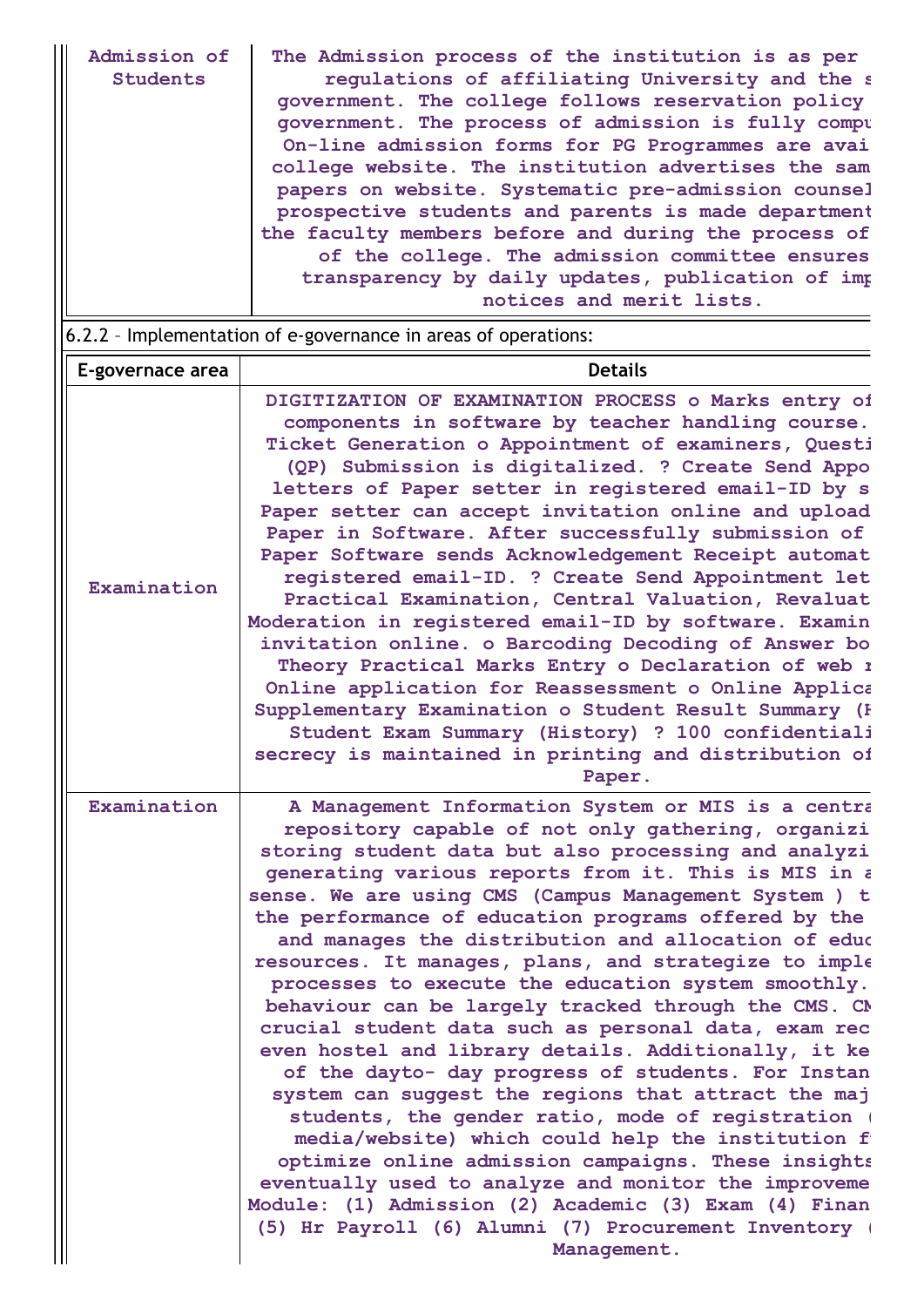|                                | Administration                      | A Management Information System or MIS is a centra<br>repository capable of not only gathering, organizi<br>storing student data but also processing and analyzi<br>generating various reports from it. This is MIS in a<br>sense. We are using CMS (Campus Management System ) t<br>the performance of education programs offered by the<br>and manages the distribution and allocation of educ<br>resources. It manages, plans, and strategize to imple<br>processes to execute the education system smoothly.<br>behaviour can be largely tracked through the CMS. CM<br>crucial student data such as personal data, exam rec<br>even hostel and library details. Additionally, it ke<br>of the dayto- day progress of students. For Instan<br>system can suggest the regions that attract the maj<br>students, the gender ratio, mode of registration (<br>media/website) which could help the institution f<br>optimize online admission campaigns. These insights<br>eventually used to analyze and monitor the improveme<br>Module: (1) Admission (2) Academic (3) Exam (4) Finan<br>(5) Hr Payroll (6) Alumni (7) Procurement Inventory (<br>Management. |  |  |
|--------------------------------|-------------------------------------|------------------------------------------------------------------------------------------------------------------------------------------------------------------------------------------------------------------------------------------------------------------------------------------------------------------------------------------------------------------------------------------------------------------------------------------------------------------------------------------------------------------------------------------------------------------------------------------------------------------------------------------------------------------------------------------------------------------------------------------------------------------------------------------------------------------------------------------------------------------------------------------------------------------------------------------------------------------------------------------------------------------------------------------------------------------------------------------------------------------------------------------------------------------|--|--|
| <b>Finance and</b><br>Accounts |                                     | A Management Information System or MIS is a centra<br>repository capable of not only gathering, organizi<br>storing student data but also processing and analyzi<br>generating various reports from it. This is MIS in a<br>sense. We are using CMS (Campus Management System ) t<br>the performance of education programs offered by the<br>and manages the distribution and allocation of educ<br>resources. It manages, plans, and strategize to imple<br>processes to execute the education system smoothly.<br>behaviour can be largely tracked through the CMS. CM<br>crucial student data such as personal data, exam rec<br>even hostel and library details. Additionally, it ke<br>of the dayto- day progress of students. For Instan<br>system can suggest the regions that attract the maj<br>students, the gender ratio, mode of registration (<br>media/website) which could help the institution f<br>optimize online admission campaigns. These insights<br>eventually used to analyze and monitor the improveme<br>Module: (1) Admission (2) Academic (3) Exam (4) Finan<br>(5) Hr Payroll (6) Alumni (7) Procurement Inventory (<br>Management. |  |  |
|                                | Student<br>Admission and<br>Support | A Management Information System or MIS is a centra<br>repository capable of not only gathering, organizi<br>storing student data but also processing and analyzi<br>generating various reports from it. This is MIS in a<br>sense. We are using CMS (Campus Management System ) t<br>the performance of education programs offered by the<br>and manages the distribution and allocation of educ<br>resources. It manages, plans, and strategize to imple<br>processes to execute the education system smoothly.<br>behaviour can be largely tracked through the CMS. CM<br>crucial student data such as personal data, exam rec<br>even hostel and library details. Additionally, it ke                                                                                                                                                                                                                                                                                                                                                                                                                                                                         |  |  |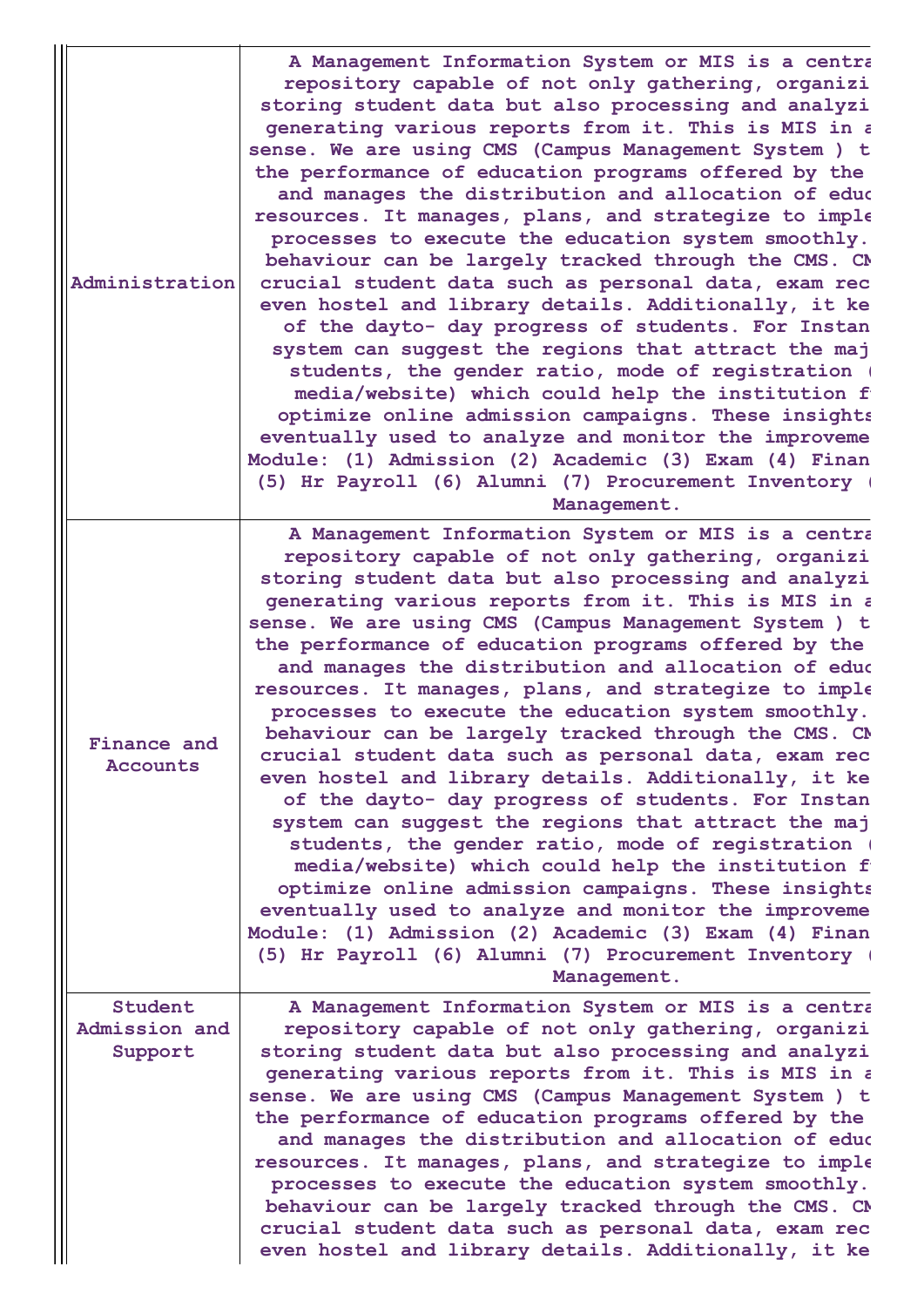|                                                                                            |                                                                                                                                                     |                                                                                  |                                                                    | of the dayto- day progress of students. For Instan<br>system can suggest the regions that attract the maj<br>students, the gender ratio, mode of registration (<br>media/website) which could help the institution f<br>optimize online admission campaigns. These insights<br>eventually used to analyze and monitor the improveme<br>Module: (1) Admission (2) Academic (3) Exam (4) Finan<br>(5) Hr Payroll (6) Alumni (7) Procurement Inventory (<br>Management. |           |                                                                 |  |                                     |
|--------------------------------------------------------------------------------------------|-----------------------------------------------------------------------------------------------------------------------------------------------------|----------------------------------------------------------------------------------|--------------------------------------------------------------------|----------------------------------------------------------------------------------------------------------------------------------------------------------------------------------------------------------------------------------------------------------------------------------------------------------------------------------------------------------------------------------------------------------------------------------------------------------------------|-----------|-----------------------------------------------------------------|--|-------------------------------------|
|                                                                                            | 6.3 - Faculty Empowerment Strategies                                                                                                                |                                                                                  |                                                                    |                                                                                                                                                                                                                                                                                                                                                                                                                                                                      |           |                                                                 |  |                                     |
|                                                                                            | 6.3.1 - Teachers provided with financial support to attend conferences / workshops and towards<br>fee of professional bodies during the year        |                                                                                  |                                                                    |                                                                                                                                                                                                                                                                                                                                                                                                                                                                      |           |                                                                 |  |                                     |
| Year                                                                                       | <b>Name of Teacher</b>                                                                                                                              | Name of conference/ workshop<br>attended for which financial<br>support provided |                                                                    |                                                                                                                                                                                                                                                                                                                                                                                                                                                                      |           | Name of the professional<br>for which membership fe<br>provided |  |                                     |
| 2019                                                                                       | Dr. N. D. Pandhi<br>and Dr. P. G.<br>Bhandari                                                                                                       |                                                                                  |                                                                    | <b>Bisaq</b>                                                                                                                                                                                                                                                                                                                                                                                                                                                         |           | <b>Bisaq</b>                                                    |  |                                     |
|                                                                                            |                                                                                                                                                     |                                                                                  |                                                                    | No file uploaded.                                                                                                                                                                                                                                                                                                                                                                                                                                                    |           |                                                                 |  |                                     |
|                                                                                            | 6.3.2 - Number of professional development / administrative training programmes organized by<br>for teaching and non teaching staff during the year |                                                                                  |                                                                    |                                                                                                                                                                                                                                                                                                                                                                                                                                                                      |           |                                                                 |  |                                     |
| Title of the professional<br>development programme<br>Year<br>organised for teaching staff |                                                                                                                                                     |                                                                                  | Title of the administrative<br>From<br>To<br>date<br>Date<br>staff |                                                                                                                                                                                                                                                                                                                                                                                                                                                                      | Number of |                                                                 |  |                                     |
|                                                                                            |                                                                                                                                                     |                                                                                  |                                                                    | training programme<br>organised for non-teaching                                                                                                                                                                                                                                                                                                                                                                                                                     |           |                                                                 |  | participants<br>(Teaching<br>staff) |
| 2019                                                                                       | Nill                                                                                                                                                |                                                                                  |                                                                    | <b>Nill</b>                                                                                                                                                                                                                                                                                                                                                                                                                                                          |           | Nill Nill                                                       |  | Nill                                |
|                                                                                            |                                                                                                                                                     |                                                                                  |                                                                    |                                                                                                                                                                                                                                                                                                                                                                                                                                                                      |           |                                                                 |  |                                     |
|                                                                                            | 6.3.3 - No. of teachers attending professional development programmes, viz., Orientation Progre                                                     |                                                                                  |                                                                    | No file uploaded.                                                                                                                                                                                                                                                                                                                                                                                                                                                    |           |                                                                 |  |                                     |
|                                                                                            | Refresher Course, Short Term Course, Faculty Development Programmes during the year                                                                 |                                                                                  |                                                                    |                                                                                                                                                                                                                                                                                                                                                                                                                                                                      |           |                                                                 |  |                                     |
|                                                                                            | Title of the professional development<br>programme                                                                                                  |                                                                                  |                                                                    | Number of<br>teachers who<br>attended                                                                                                                                                                                                                                                                                                                                                                                                                                |           | <b>From Date</b>                                                |  | To dat                              |
|                                                                                            | FDP on Jeevan Vidya at Nikora                                                                                                                       |                                                                                  |                                                                    | 65                                                                                                                                                                                                                                                                                                                                                                                                                                                                   |           |                                                                 |  | 29/09/2019 02/10/2                  |
|                                                                                            | AICTE sponsored FDP on UHV at AGI                                                                                                                   |                                                                                  |                                                                    | 48                                                                                                                                                                                                                                                                                                                                                                                                                                                                   |           |                                                                 |  | 10/06/2019 12/06/2                  |
|                                                                                            | AICTE sponsored FDP on UHV at AGI                                                                                                                   |                                                                                  |                                                                    | 51                                                                                                                                                                                                                                                                                                                                                                                                                                                                   |           |                                                                 |  | 03/06/2019 05/06/2                  |
|                                                                                            | seminar on humanization of<br>education at AGI                                                                                                      |                                                                                  |                                                                    | 260                                                                                                                                                                                                                                                                                                                                                                                                                                                                  |           |                                                                 |  | 02/04/2019 02/04/2                  |
|                                                                                            | participate in 8th international<br>conference of UHV in IIT BHU                                                                                    |                                                                                  |                                                                    | $\mathbf{1}$                                                                                                                                                                                                                                                                                                                                                                                                                                                         |           |                                                                 |  | 01/03/2019 03/03/2                  |
|                                                                                            | advanced level FDP on vikalp and<br>adhyayan bindu at sokhda                                                                                        |                                                                                  |                                                                    | 80                                                                                                                                                                                                                                                                                                                                                                                                                                                                   |           |                                                                 |  | 17/11/2019 24/11/2                  |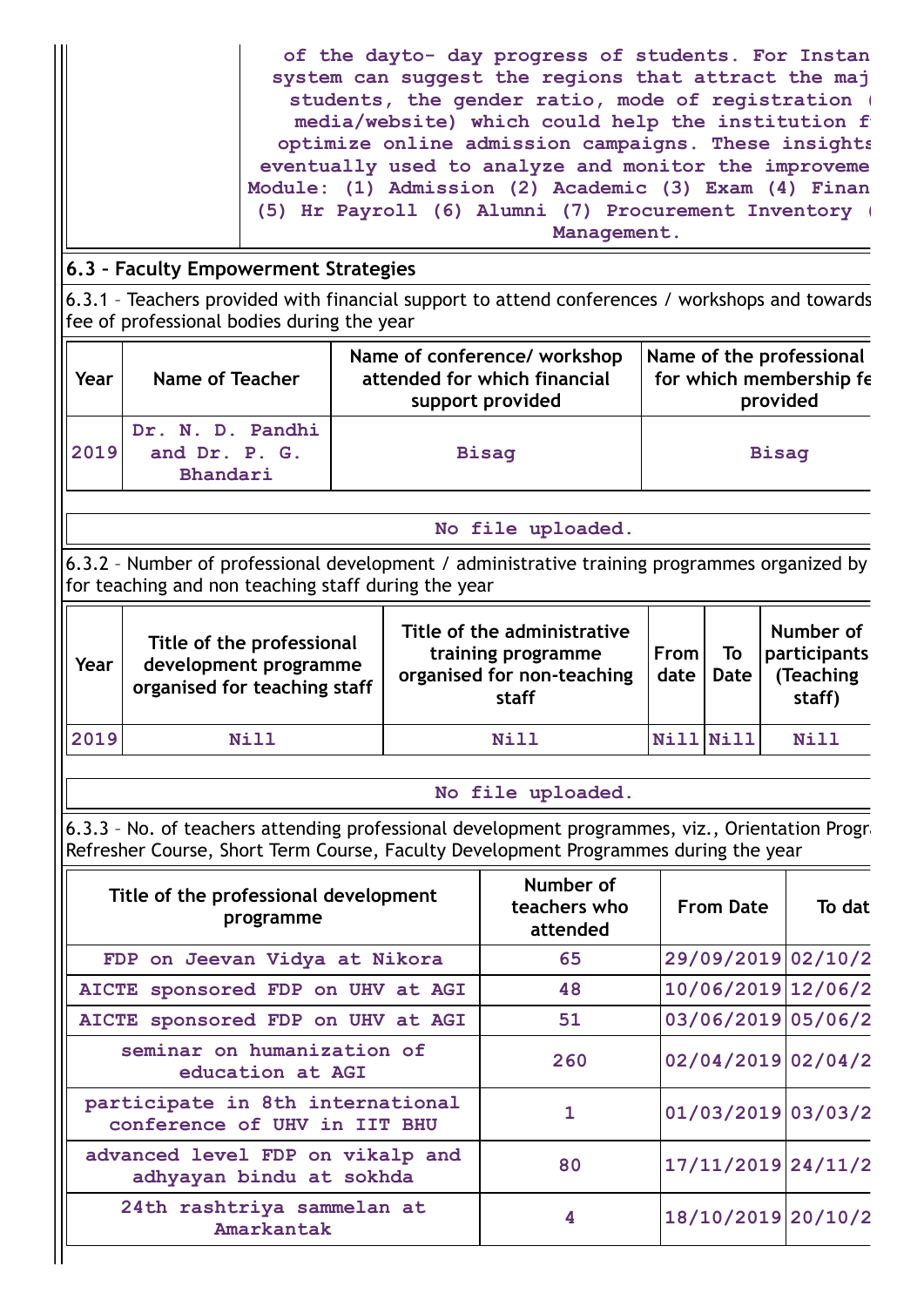|                                                                                                                                                                                                                                                                                                                                                                                                                                                                                                                                                                                                                                                                                                  |                                                                                                                                                                                                                                                                                                                                                                                       | No file uploaded.                                                                                                                                                                                                                                                                                                                           |              |                 |
|--------------------------------------------------------------------------------------------------------------------------------------------------------------------------------------------------------------------------------------------------------------------------------------------------------------------------------------------------------------------------------------------------------------------------------------------------------------------------------------------------------------------------------------------------------------------------------------------------------------------------------------------------------------------------------------------------|---------------------------------------------------------------------------------------------------------------------------------------------------------------------------------------------------------------------------------------------------------------------------------------------------------------------------------------------------------------------------------------|---------------------------------------------------------------------------------------------------------------------------------------------------------------------------------------------------------------------------------------------------------------------------------------------------------------------------------------------|--------------|-----------------|
| 6.3.4 - Faculty and Staff recruitment (no. for permanent recruitment):                                                                                                                                                                                                                                                                                                                                                                                                                                                                                                                                                                                                                           |                                                                                                                                                                                                                                                                                                                                                                                       |                                                                                                                                                                                                                                                                                                                                             |              |                 |
| <b>Teaching</b>                                                                                                                                                                                                                                                                                                                                                                                                                                                                                                                                                                                                                                                                                  |                                                                                                                                                                                                                                                                                                                                                                                       |                                                                                                                                                                                                                                                                                                                                             | Non-teaching |                 |
| Permanent                                                                                                                                                                                                                                                                                                                                                                                                                                                                                                                                                                                                                                                                                        | <b>Full Time</b>                                                                                                                                                                                                                                                                                                                                                                      | Permanent                                                                                                                                                                                                                                                                                                                                   |              | Ful             |
| 8                                                                                                                                                                                                                                                                                                                                                                                                                                                                                                                                                                                                                                                                                                | Nill                                                                                                                                                                                                                                                                                                                                                                                  | 3                                                                                                                                                                                                                                                                                                                                           |              |                 |
| 6.3.5 - Welfare schemes for                                                                                                                                                                                                                                                                                                                                                                                                                                                                                                                                                                                                                                                                      |                                                                                                                                                                                                                                                                                                                                                                                       |                                                                                                                                                                                                                                                                                                                                             |              |                 |
| <b>Teaching</b>                                                                                                                                                                                                                                                                                                                                                                                                                                                                                                                                                                                                                                                                                  | Non-teaching                                                                                                                                                                                                                                                                                                                                                                          |                                                                                                                                                                                                                                                                                                                                             |              | <b>Students</b> |
| • Loans Advances •<br>Leaves- Marriage,<br>Maternity, Advance,<br>Sabbatical . Educational<br>loans . Bachelors<br>quarters . Admission<br>priority/ reservation .<br>Free health check up .<br>Sponsorships .<br>Consultancy share .<br>Credit Cooperative<br>Society membership .<br>Discounted Uniforms .<br>Medical Service<br>assistance/ Emergency<br>care . Subsidised Mess/<br>Gym facility                                                                                                                                                                                                                                                                                              | • Loans Advances •<br>Leaves- Marriage,<br>Maternity, Advance,<br>Sabbatical .<br>Educational loans .<br>Admission priority/<br>reservation . Free<br>health check up .<br>Consultancy share .<br>Credit Cooperative<br>Society .<br>Discounted/free<br>Uniforms . Medical<br>Service assistance/<br>Emergency care .<br>Subsidised Mess/ Gym<br>facility . Education<br>progression. | • Vocational courses<br>Tab scheme of the<br>Government . Fre<br>Scholarship . Free !<br>testing . Education<br>Free health check up<br>awareness program .<br>Uniforms . Medical<br>assistance/ Emergen<br>Subsidised Gym fa<br>Sponsorship free<br>uniform · Cambridge<br>Certificate Program<br>Earn while Learn . N<br>SSIP . Finishing |              |                 |
| 6.4 - Financial Management and Resource Mobilization                                                                                                                                                                                                                                                                                                                                                                                                                                                                                                                                                                                                                                             |                                                                                                                                                                                                                                                                                                                                                                                       |                                                                                                                                                                                                                                                                                                                                             |              |                 |
| 6.4.1 - Institution conducts internal and external financial audits regularly (with in 100 words ea<br>external audits on the financial transactions every year to ensure<br>compliance. State government/AG office audit, internal managing tru<br>Commissionerate of Higher Education audit, affiliating Saurashtra U<br>committee of the institution. External audit is conducted once in $\epsilon$<br>by external members. The mechanisms used to monitor effective and<br>use of financial resources are as below: . Before the commencement<br>considering the recommendations made by the heads of all the depart<br>the management. . College budget includes recurring expenses such a | The Institution has established a mechanism for conducting inter<br>audit Internal audit is conducted half yearly by the internal fi<br>financial year, principal submits a proposal on budget allocati                                                                                                                                                                               |                                                                                                                                                                                                                                                                                                                                             |              |                 |

**charges etc., and non – recurring expenses like lab equipment pur furniture and other development expenses. • The expenses will be mon the accounts department as per the budget allocated by the manageme depreciation costs of various things purchased in the preceding ye also worked out.**

6.4.2 – Funds / Grants received from management, non-government bodies, individuals, philanth the year(not covered in Criterion III)

Name of the non government funding agencies /individuals | Funds/ Grnats received in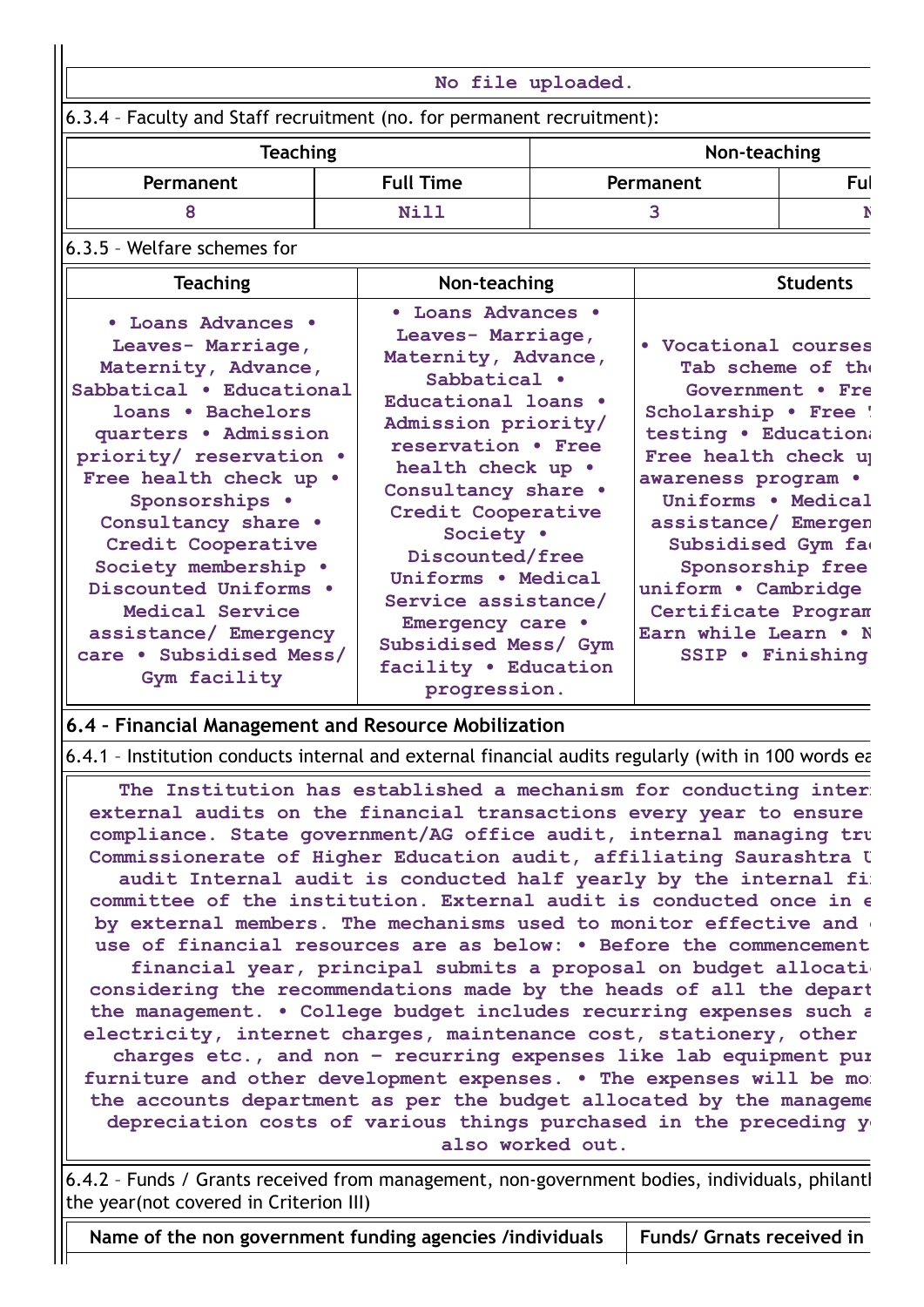|                                                                                       |            | Nill                               |                                                                                                                                                                                                                                |                                | $\overline{0}$                   |                    |  |
|---------------------------------------------------------------------------------------|------------|------------------------------------|--------------------------------------------------------------------------------------------------------------------------------------------------------------------------------------------------------------------------------|--------------------------------|----------------------------------|--------------------|--|
|                                                                                       |            |                                    | No file uploaded.                                                                                                                                                                                                              |                                |                                  |                    |  |
| 6.4.3 - Total corpus fund generated                                                   |            |                                    |                                                                                                                                                                                                                                |                                |                                  |                    |  |
|                                                                                       |            |                                    | $\mathbf 0$                                                                                                                                                                                                                    |                                |                                  |                    |  |
| 6.5 - Internal Quality Assurance System                                               |            |                                    |                                                                                                                                                                                                                                |                                |                                  |                    |  |
| 6.5.1 - Whether Academic and Administrative Audit (AAA) has been done?                |            |                                    |                                                                                                                                                                                                                                |                                |                                  |                    |  |
| <b>Audit Type</b>                                                                     |            |                                    | <b>External</b>                                                                                                                                                                                                                |                                |                                  | Inter              |  |
|                                                                                       | Yes/No     |                                    | Agency                                                                                                                                                                                                                         |                                | Yes/No                           | А                  |  |
| Academic                                                                              | <b>Yes</b> |                                    | <b>GSIRF (Gujarat State Institutional</b><br>Rating Framework)                                                                                                                                                                 |                                | <b>Inter</b><br><b>Yes</b><br>Co |                    |  |
| Administrative                                                                        | <b>Yes</b> |                                    | <b>GSIRF (Gujarat State Institutional</b><br>Rating Framework)                                                                                                                                                                 |                                | Yes                              | <b>Inter</b><br>Co |  |
| 6.5.2 - Activities and support from the Parent - Teacher Association (at least three) |            |                                    |                                                                                                                                                                                                                                |                                |                                  |                    |  |
|                                                                                       |            |                                    | (1) Orientation / Induction program at entry level (2) Department wi<br>Mentor meetings - academic progress / attendance / co-curricular ad<br>(3) Parent counseling and undertaking for NCC, NSS and extra-curi<br>activities |                                |                                  |                    |  |
| 6.5.3 - Development programmes for support staff (at least three)                     |            |                                    |                                                                                                                                                                                                                                |                                |                                  |                    |  |
| 6.5.4 - Post Accreditation initiative(s) (mention at least three)                     |            |                                    | features added in digitalized CMS portal of the college 3. Use of<br>digital portals of Government and University 4. Minor instruments u<br>and maintenance 5. Operation of paper recycling unit                               |                                |                                  |                    |  |
|                                                                                       |            |                                    | Implementation of UGC's Academic Autonomy Introduction of skill                                                                                                                                                                |                                |                                  |                    |  |
|                                                                                       |            |                                    | vocational programs at UG level Participation in National Instit<br>Ranking Framework (NIRF) Gujarat State Institutional Rating Framewo                                                                                        |                                |                                  |                    |  |
| 6.5.5 - Internal Quality Assurance System Details                                     |            |                                    |                                                                                                                                                                                                                                |                                |                                  |                    |  |
|                                                                                       |            |                                    | a) Submission of Data for AISHE portal                                                                                                                                                                                         |                                |                                  |                    |  |
|                                                                                       |            |                                    | b)Participation in NIRF                                                                                                                                                                                                        |                                |                                  |                    |  |
|                                                                                       |            |                                    | c)ISO certification                                                                                                                                                                                                            |                                |                                  |                    |  |
|                                                                                       |            |                                    | d)NBA or any other quality audit                                                                                                                                                                                               |                                |                                  |                    |  |
| 6.5.6 - Number of Quality Initiatives undertaken during the year                      |            |                                    |                                                                                                                                                                                                                                |                                |                                  |                    |  |
| Year                                                                                  |            | Name of quality initiative by IQAC | Date of<br>conducting IQAC                                                                                                                                                                                                     | <b>Duration</b><br><b>From</b> |                                  | <b>Duration To</b> |  |
| 2019                                                                                  | programs   | Implementation of OBE in PG        | 01/06/2019                                                                                                                                                                                                                     | 01/01/2019 31/12/2020          |                                  |                    |  |
|                                                                                       |            |                                    | No file uploaded.                                                                                                                                                                                                              |                                |                                  |                    |  |
|                                                                                       |            |                                    | <b>CRITERION VII - INSTITUTIONAL VALUES AND BEST PRACTICES</b>                                                                                                                                                                 |                                |                                  |                    |  |
| 7.1 - Institutional Values and Social Responsibilities                                |            |                                    |                                                                                                                                                                                                                                |                                |                                  |                    |  |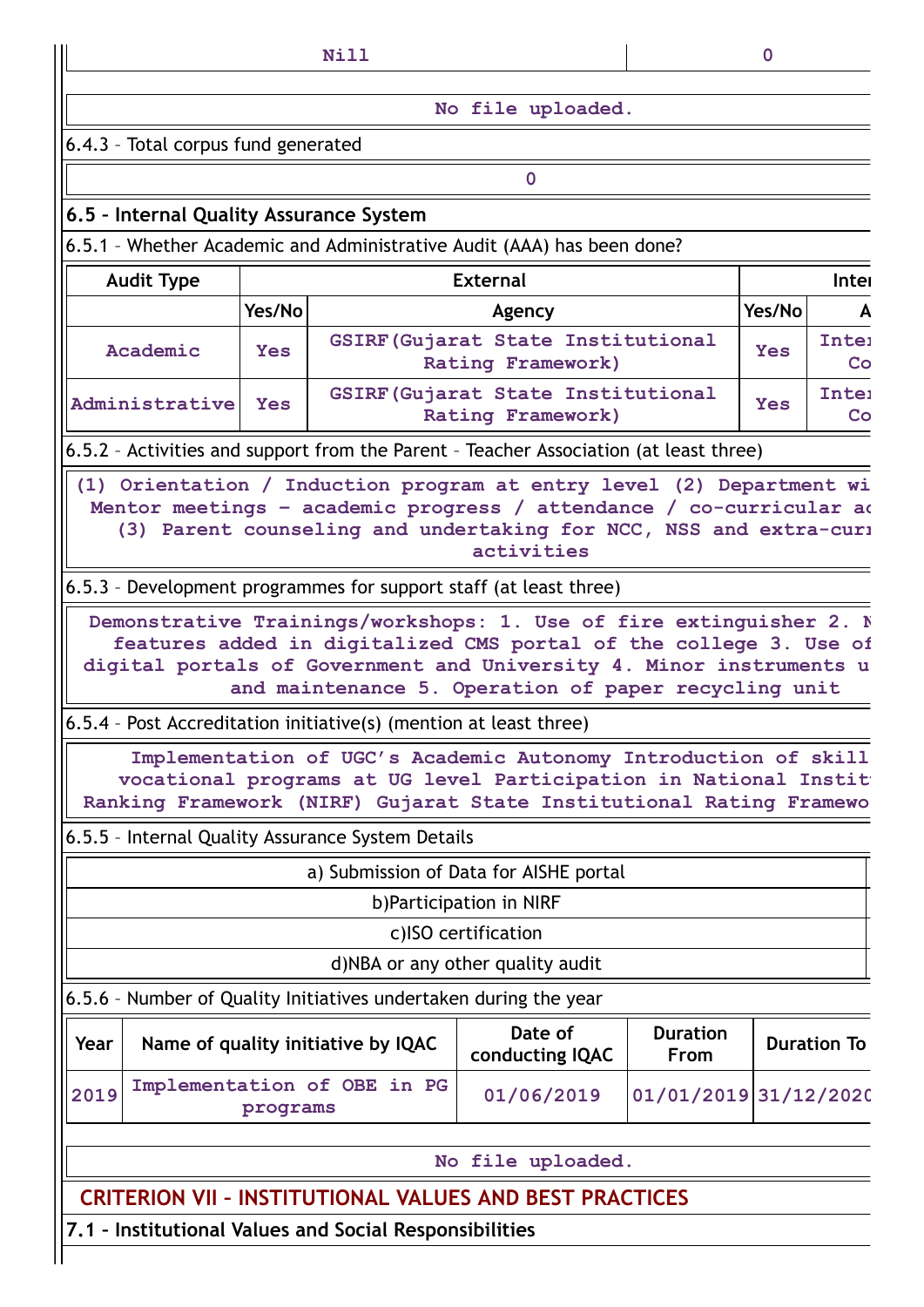7.1.1 – Gender Equity (Number of gender equity promotion programmes organized by the institu year)

| Title of the programme                                                                                                                                                       |                                                                                              |                                                                                                   |            |                 |  | Period from                                                                                                                                                                                                                                                                           | <b>Period To</b>                                                                 |  |
|------------------------------------------------------------------------------------------------------------------------------------------------------------------------------|----------------------------------------------------------------------------------------------|---------------------------------------------------------------------------------------------------|------------|-----------------|--|---------------------------------------------------------------------------------------------------------------------------------------------------------------------------------------------------------------------------------------------------------------------------------------|----------------------------------------------------------------------------------|--|
|                                                                                                                                                                              |                                                                                              |                                                                                                   |            |                 |  |                                                                                                                                                                                                                                                                                       |                                                                                  |  |
| Women empowerment program on the occasion of<br>International Womens Day                                                                                                     |                                                                                              |                                                                                                   |            |                 |  |                                                                                                                                                                                                                                                                                       | 08/03/2019 08/03/2019                                                            |  |
|                                                                                                                                                                              | 7.1.2 - Environmental Consciousness and Sustainability/Alternate Energy initiatives such as: |                                                                                                   |            |                 |  |                                                                                                                                                                                                                                                                                       |                                                                                  |  |
|                                                                                                                                                                              |                                                                                              |                                                                                                   |            |                 |  |                                                                                                                                                                                                                                                                                       | Percentage of power requirement of the University met by the renewable energy sc |  |
| Percentage of power requirement of the institute met by the renewak<br>sources 30 percentage of electricity requirement of the college<br>available by roof top solar power. |                                                                                              |                                                                                                   |            |                 |  |                                                                                                                                                                                                                                                                                       |                                                                                  |  |
|                                                                                                                                                                              | 7.1.3 - Differently abled (Divyangjan) friendliness                                          |                                                                                                   |            |                 |  |                                                                                                                                                                                                                                                                                       |                                                                                  |  |
|                                                                                                                                                                              |                                                                                              | <b>Item facilities</b>                                                                            |            | Yes/No          |  | Number of beneficial                                                                                                                                                                                                                                                                  |                                                                                  |  |
|                                                                                                                                                                              |                                                                                              | Provision for lift                                                                                |            | <b>Yes</b>      |  |                                                                                                                                                                                                                                                                                       | 2                                                                                |  |
|                                                                                                                                                                              |                                                                                              | Ramp/Rails                                                                                        |            | <b>Yes</b>      |  |                                                                                                                                                                                                                                                                                       | $\overline{2}$                                                                   |  |
|                                                                                                                                                                              |                                                                                              | <b>Rest Rooms</b>                                                                                 |            | <b>Yes</b>      |  |                                                                                                                                                                                                                                                                                       | $\overline{2}$                                                                   |  |
|                                                                                                                                                                              | 7.1.4 - Inclusion and Situatedness                                                           |                                                                                                   |            |                 |  |                                                                                                                                                                                                                                                                                       |                                                                                  |  |
| Year                                                                                                                                                                         | Number of<br>initiatives to<br>address<br>locational<br>advantages<br>and<br>disadvantages   | Number of<br>initiatives<br>taken to<br>engage<br>with and<br>contribute<br>to local<br>community | Date       | <b>Duration</b> |  | Name of<br>initiative                                                                                                                                                                                                                                                                 | <b>Issues</b><br>addressed                                                       |  |
| 2019                                                                                                                                                                         | $\mathbf{1}$                                                                                 | $\mathbf{1}$                                                                                      | 15/01/2019 | 5               |  | <b>ICAR</b><br>sponsored<br>three<br>residential<br>workshops<br>(five days)<br>for farmers<br>of the<br>region for<br>the<br>promotion of<br>Cow based<br>zero budget<br>agriculture<br>natural<br>farming<br>under the<br>aegis of<br>Dindayal<br>Upadhyay<br>Unnat Krushi<br>Yojna | Soil health<br>and<br>productivity                                               |  |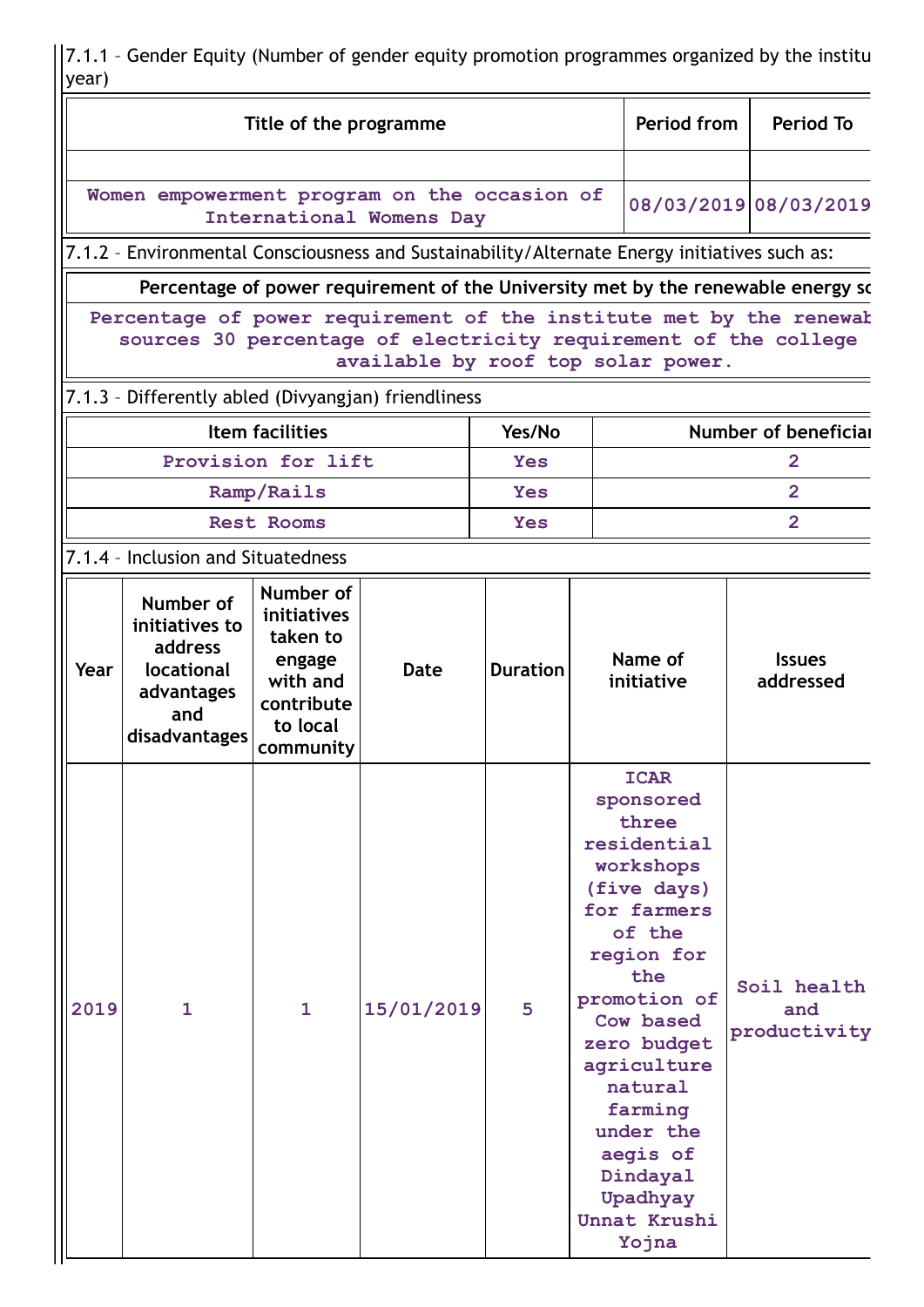## 7.1.5 – Human Values and Professional Ethics

| Title | Date of publication | Follow up(max 100 words) |
|-------|---------------------|--------------------------|
| ÷     | ឋ÷1 1               |                          |

**No file uploaded.**

## 7.1.6 – Activities conducted for promotion of universal Values and Ethics

| Activity                                                         | <b>Duration</b><br><b>From</b> | <b>Duration To</b> |
|------------------------------------------------------------------|--------------------------------|--------------------|
| participate in 8th international conference of<br>UHV in IIT BHU | 01/03/2019 03/03/2019          |                    |
| seminar on humanization of education at AGI                      | 02/04/2019 02/04/2019          |                    |
| AICTE sponsored FDP on UHV at AGI                                | 03/06/2019 05/06/2019          |                    |
| AICTE sponsored FDP on UHV at AGI                                | 10/06/2019 12/06/2019          |                    |
| FDP on Jeevan Vidya at Nikora                                    | 25/09/2019 02/10/2019          |                    |
| 24th rashtriya sammelan at Amarkantak                            | 18/10/2019 20/10/2019          |                    |
| advanced level FDP on vikalp and adhyayan bindu<br>at sokhda     | 17/11/2019 24/11/2019          |                    |

#### **No file uploaded.**

7.1.7 – Initiatives taken by the institution to make the campus eco-friendly (at least five)

**The institution gives emphasis to the protection of environment and Environmental Protection works out the activities of the institu protect environment, paper recycling unit, rain water harvesting power, AHU, wet scrubber, partial digitalization, fully automated create an eco friendly campus, purchase equipments with 5 star ra save energy, need for rain water harvesting, usage of energy sa illumination systems, concept of wealth from wastes, soil anal Environmental Audit Monitoring of Schedule-I industries allotted b Gandhinagar.**

## **7.2 – Best Practices**

## 7.2.1 – Describe at least two institutional best practices

**Practice 1: Institutional Repository using D Space Context: The Ope movement was started world over by different developed countries to the developing countries. In this movement all the institutes were make their Institutional repository available in the Open Access fo and increased use. Process: Dspace-software to build Instituti repositories used world over and developed by MIT, USA Hp Labs is source software. Training was attended by the team members of h implement the same and then with the help of the Computer facul installed and was decided to forma Institutional-Repository of F Publications, Student Publications, Project reports Seminar Report students. Practice 2: Digitalization of CoE Goal: To digitalize CoE Digitization of examination-process: Marks entry of all CIE compon software by teacher handling course, Hall Ticket Generation, Appoin examiners, Question Paper (QP) Submission is digitalized. Create Appointment letters of Paper setter in registered email-ID by softwa**